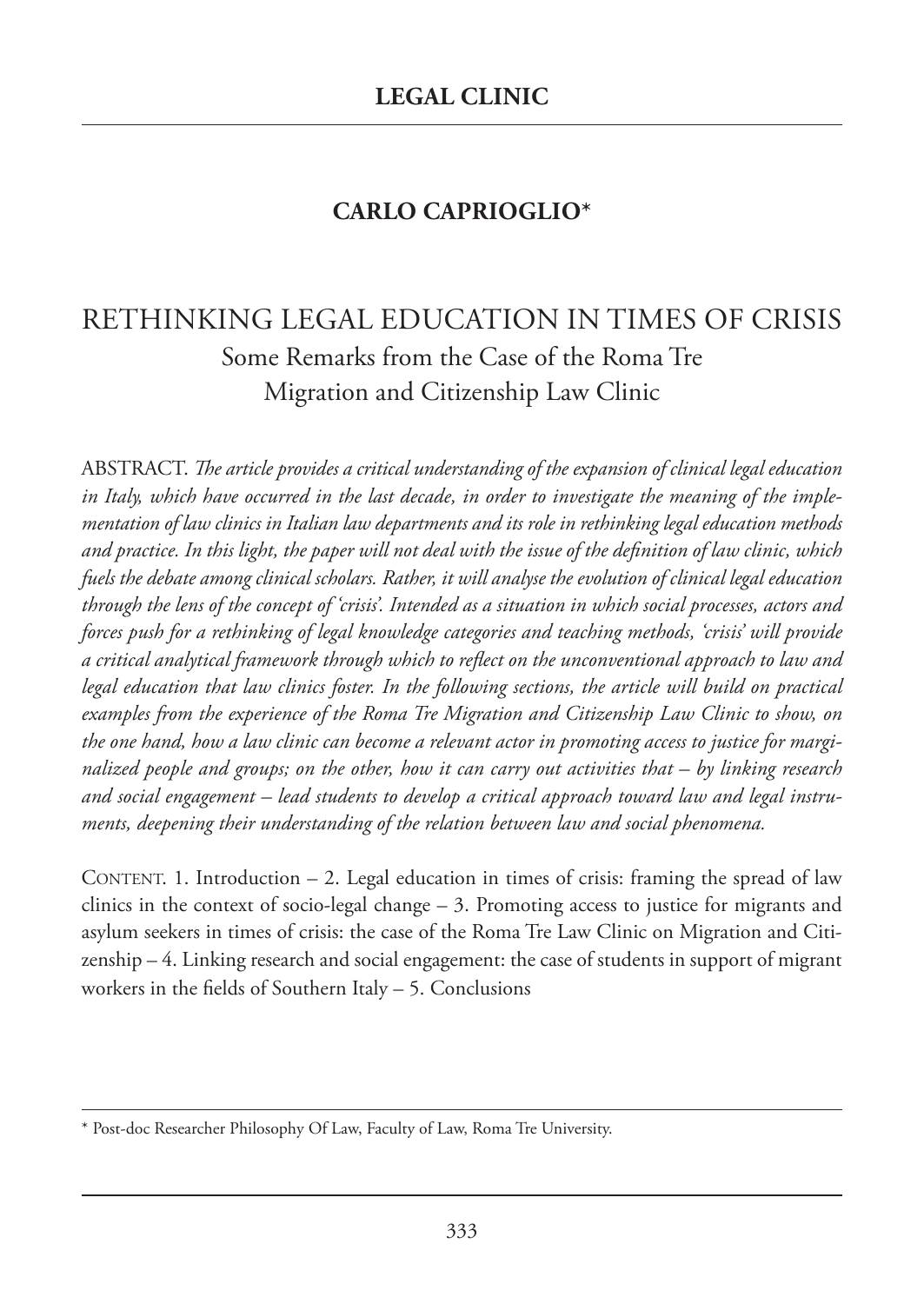#### *1. Introduction*

Italian law clinics are a recent phenomenon, having begun about ten years ago with the first clinical trials in the law departments of Brescia, Torino-IUC and Roma Tre.<sup>1</sup> What could have seemed like just an attempt to introduce a practice-oriented teaching methodology borrowed from the US tradition of legal education, it soon turned out to be a much deeper phenomenon. In her research on Italian clinical legal education, Clelia Bartoli refers to it as a 'movement' in order to grasp the meaning and implications of a process that entails a different approach to the law and raises awareness of the role played by legal scholars in the promotion of social justice.<sup>2</sup> Bartoli argues that the 'clinical movement' mirrors "the emergence of a new wave in academia" that is moving toward "a more realistic, critical and socially committed conception of law."3 In other words, the spread of law clinics across Italy $^4$  cannot be understood simply as a successful introduction of a way of teaching distinct from the theoretical and methodological apparatus of legal formalism; instead, it reveals a more profound process of rethinking of the legal culture. The clinical approach challenges, in fact, the alleged autonomy of legal knowledge and its *subject*, as it entails a "social conception of the law" that takes seriously the role, interests and relationships of legal and social actors in what has been defined as "the social processes of legal invention."5 Simply put, clinical methodology – at least when it promotes 'access to justice' for disadvantaged groups and subjects – brings to the fore the multiple social, economic and political factors that shape the law as a 'social

<sup>1</sup> Further information is available at: www.clinicalegale.unibs.it; www.iuctorino.it/studies/clini cal-education; www.clinicalegale.giur.uniroma3.it.

<sup>2</sup> C. BARTOLI, *The Italian legal clinics movement: Data and prospects*, *in International Journal of Clinical Education*, 22, 2, 2015, pp. 213-229.

<sup>3</sup> BARTOLI, *The Italian legal clinics movement*, cit., p. 214.

<sup>4</sup> In 2019 more than twenty law departments in Italy provide clinical courses, including those at the universities of Brescia, Roma Tre, Turin, International University College of Turin, Perugia, Florence, Palermo, Catania, Verona, Bergamo, Milano-Bicocca, Genoa, Bari, Teramo, Sassari, Naples, Foggia, Trieste and Udine. The main fields of interest are human rights, migration and refugees, labour, criminal and prison law. There are also clinical programs focusing on disabilities, anti-discrimination, family law, minors, privacy and environmental law. For an overview of the clinical programs in Italy, see BARTOLI, *The Italian legal clinics movement*, cit.

<sup>5</sup> A. M. HESPANHA, *Legal History and Legal Education, in Rg*, 4, 2004, pp. 41-56, pp. 45-46.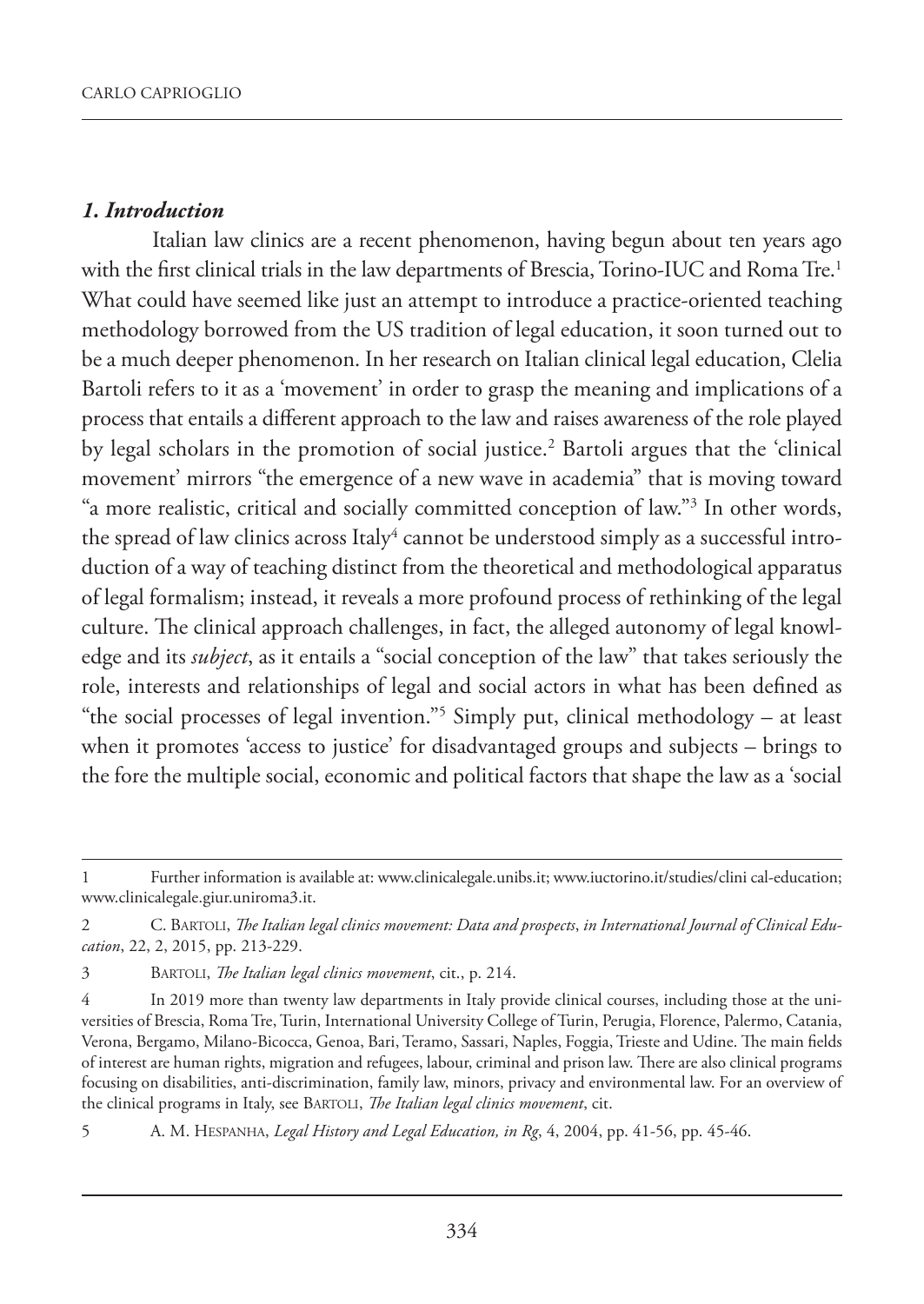product' and in its everyday application.

It is worth noting that what happened in Italy has occurred within a broader process of the expansion of clinical legal education in Europe. In the last two decades, other countries such as Spain, France and Germany have experienced either the introduction or the multiplication of clinical programs. However, law clinics are not *per se* a novelty in European legal education. Clinics appeared in British universities in the 1970s, in the wake of the first wave of modern clinical legal education in common law countries, $<sup>6</sup>$  and the 1990s saw the first clinical trials in former communist countries.<sup>7</sup></sup> Therefore, the recent spread of law clinics can be seen as a third step in the implementation of European clinical legal education. Yet this recent increase is more than just a further development. In fact, this new generation of law clinics has distanced itself from both the Anglo-American and the Eastern European traditions to create a "distinctly European identity", linked to the peculiarities of civil law systems but, above all, with the engagement with the wider social, political and legal space produced by the process of European integration.<sup>8</sup> In this light, Italian law clinics are part of a broader movement at the regional level that is challenging the traditional apparatus of the European legal teaching, which has historically been tied to legal formalism, by pushing it to reimagine itself as more "pragmatic, policy-aware, and action-oriented."9

This process has generated an increasing interest among legal scholars, and there is now a rich body of literature about clinical legal education and its development at both the international and national levels. The discussions tend to focus on 'technical' and 'methodological' aspects, trying to sketch a definition of law clinic and to identify its key or essential features.10 The heterogeneity of organizational models, the broad

<sup>6</sup> J. GIDDINGS *et al.*, *The first wave of modern clinical legal education*. *The United States, Britain, Canada and Australia*, in F. BLOCH (ed.), *The Global Clinical Movement: Educating Lawyers for Social Justice*, Oxford, Oxford University Press, 2011, pp. 6-7.

<sup>7</sup> E. WINKLER, *Clinical Legal Education. A report on the concept of law clinics*, 2012, available at: law.han dels.gu.se/digitalAssets/1500/1500268\_law-clinic-rapport.pdf.

<sup>8</sup> A. ALEMANNO, L. KHADAR, *Conclusion*, in Id. (eds.), *Reinventing Legal Education: How Clinical Education Is Reforming the Teaching and Practice of Law in Europe*, Cambridge, Cambridge University Press, 2018, p. 341.

<sup>9</sup> ALEMANNO, KHADAR, *Conclusion*, cit., p. 347.

<sup>10</sup> For an extensive discussion of this point, see C. Bartoli, *Legal clinics in Europe: for a commitment of higher*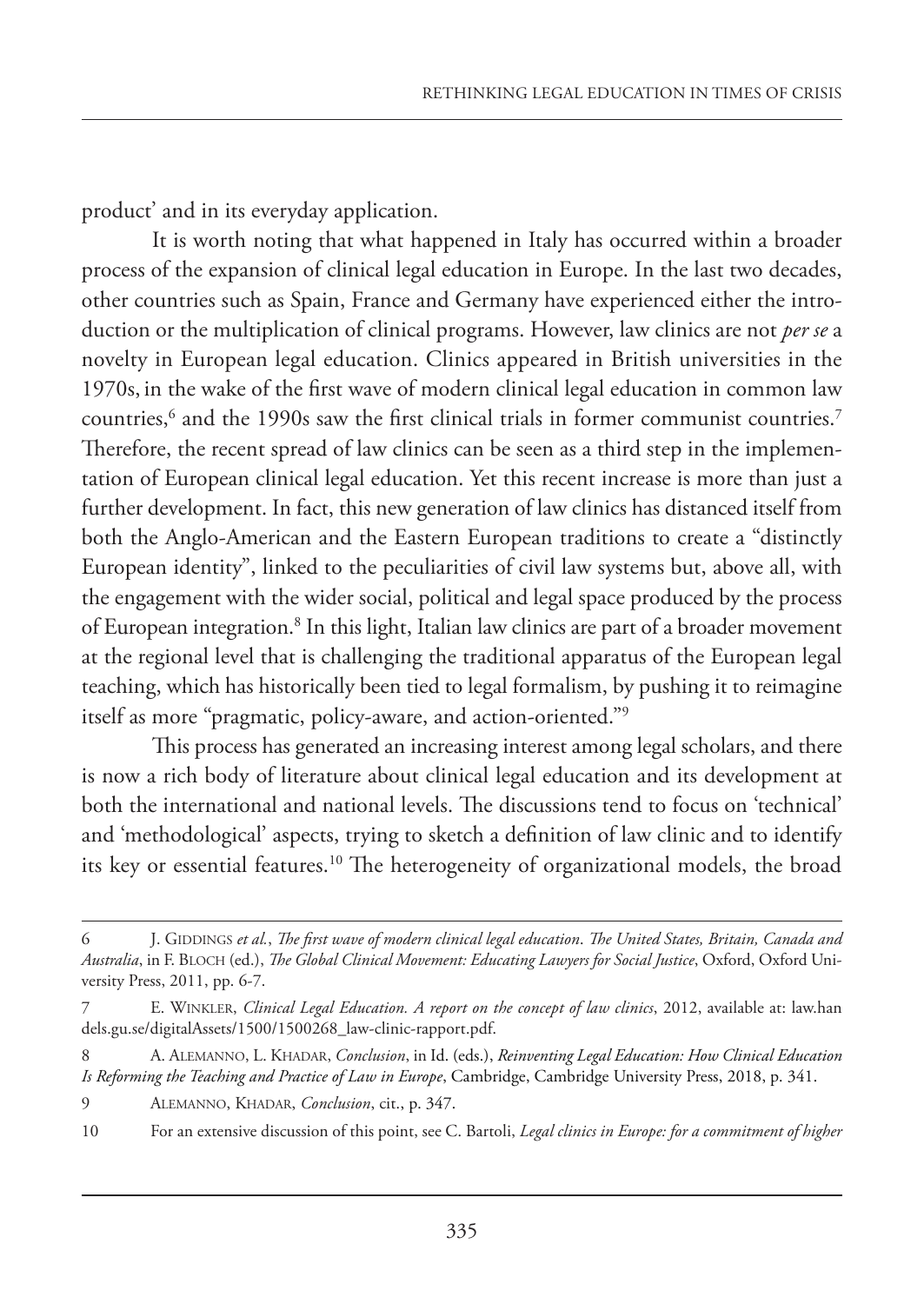range of legal and paralegal activities that clinics perform and the variety of fields of intervention are all relevant matters that fuel the debate among clinical scholars, pushing them to deepen the critical issue of what a law clinic is and is not.

The problem of sketching a definition of law clinic is also at the heart of the Italian debate. This need for clarity among clinical scholars certainly comes from the variety of clinical programs, which is at least partially connected to the current 'crisis of legal studies'. Since, in fact, the drop of enrolments in Italian law departments in the last eight years,<sup>11</sup> they are pushed towards fierce competition in attracting students by offering a wide range of courses and practice-oriented activities, which are supposed to provide them with better job opportunities in the future. This competition leads law departments to widen their clinical programs that can be presented as innovative methodologies for developing professional skills and competences, yet running the risk of using 'law clinics' as a label for activities that don't fit either the essential methodological aspects or the social justice values that underlie the tradition of clinical legal education.

However, given the existing literature, this article will not address definitional issues or the organisation and functioning of law clinics. It is enough to recall here Emil Winkler's survey of the variety of clinical programs around the world and his claim that "there are no set definitions of what a law clinic or clinical programs should consist of."12 According to Winkler, a definition of a legal clinic "would be something like [...] *a combination of practical legal education and legal aid*."13 This very brief and 'open' definition seems sufficient to account for the fundamental features that a law clinic should include: student involvement in practical activities concerning real legal cases and actual clients, for both educational and social justice aims.<sup>14</sup>

- 12 WINKLER, *Clinical Legal Education,* cit*.*, p. 4.
- 13 *Ibid.*

14 While the definition advanced by the European Network for Clinical Legal Education (ENCLE) is much

*education in social justice*, *in Diritto & Questioni Pubbliche, Special issue,* 2016. See also WINKLER, *Clinical Legal Education*, cit.

<sup>11</sup> From 27.171 in the academic year 2011/12 to 17.130 in 2017/2018. See, Anvur, *Rapporto biennale sullo stato del sistema universitario e della ricerca*, 2018, p. 28.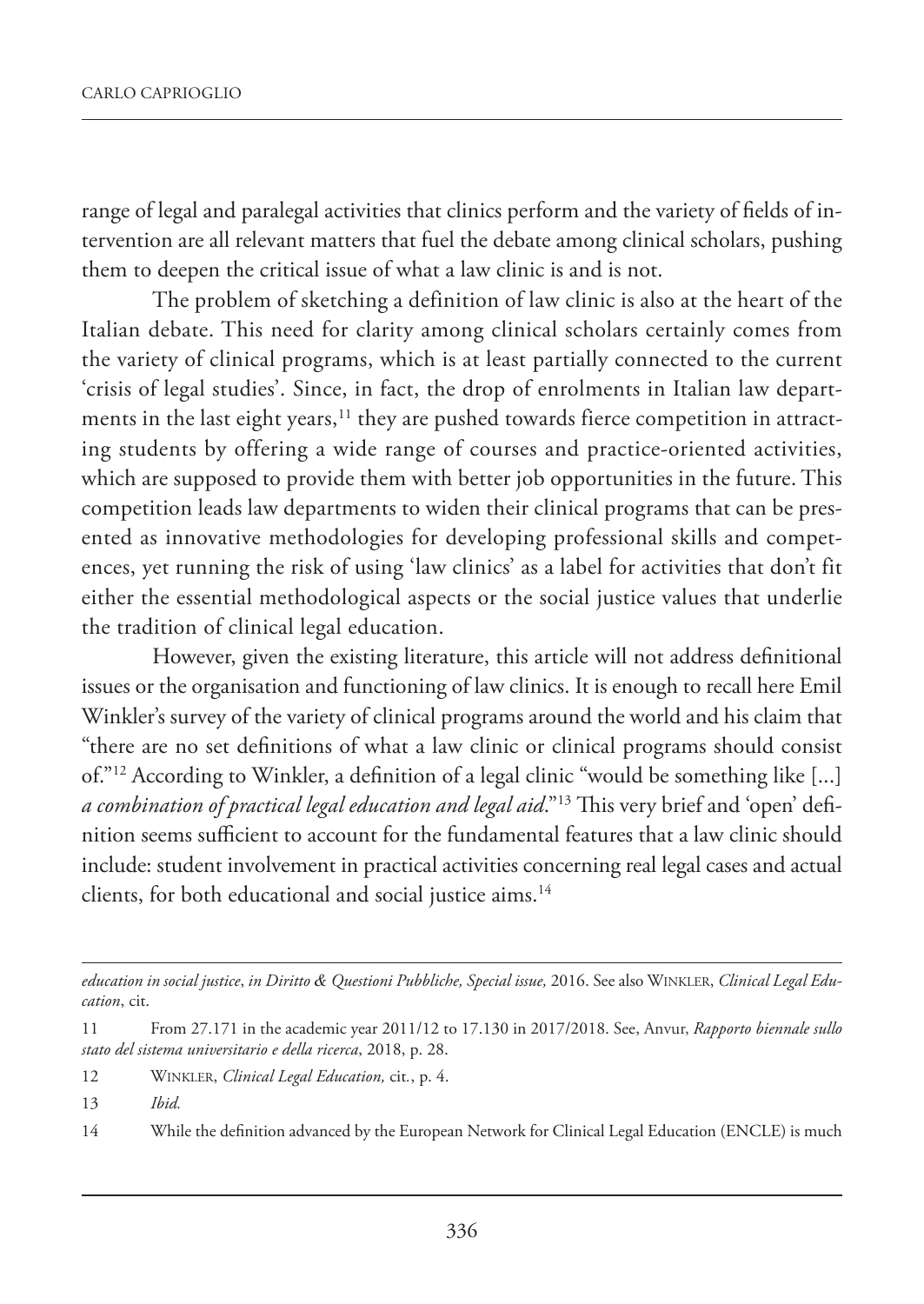In light of these considerations, this article will start by focusing on the case of Italy with the purpose of situating the introduction and growth of law clinics against the backdrop of the 'multiple crises' that involved Italian society in the last decade. Intended as a situation in which social processes of socio-legal change push for a rethinking of legal knowledge and teaching practice, 'crisis' will provide a critical analytical framework through which to reflect on the unconventional approach to law and legal education that law clinics foster. The subsequent sections will build on practical examples from the experience of the Roma Tre Migration and Citizenship Law Clinic<sup>15</sup> – one of the first clinical programs in Italian law departments. The third part will thus analyse the case of the Roma Tre Law Clinic's free consultancy service for migrants and asylum seekers. The fourth will instead focus on the Clinic's intervention on the topic of migrant labour exploitation in Italian agriculture. The dual aim is to show, on the one hand, how a law clinic can become a relevant actor in promoting access to justice for marginalized people and groups; on the other, how it can carry out activities that – by linking research and social engagement – lead students to develop a critical approach toward law and legal instruments, deepening their understanding of the relation between law and social phenomena.

## *2. Legal education in times of crisis: framing the spread of law clinics in the context of socio-legal change*

The expansion of clinical legal education is often read in connection with processes of the globalisation of law and jurisdictions and of increasing internationalization of higher education.<sup>16</sup> This is especially true in Europe, where the integration process created a transnational legal space that enables scholars, lawyers and students to easily exchange knowledge and teaching experiences and, above all, to approach common issues

more detailed and extensive, it refers to the same essential aspects. See the ENCLE definition at: encle.org/aboutencle/definition-of-a-legal-clinic. For an extensive discussion on this matter, see A. Maestroni, *Accesso alla giustizia, solidarietà e sussidiarietà nelle cliniche legali*, Torino, Giappichelli, 2018.

<sup>15</sup> About the Roma Tre Migration and Citizenship Law Clinic, see F. ASTA *et al.*, *Il ruolo delle cliniche legali come strumento di insegnamento e approccio al diritto. L'esperienza della Clinica del Diritto dell'Immigrazione e della Cittadinanza di Roma Tre*, in A. MAESTRONI *et al.* (eds.), *Teorie e Pratiche nelle Cliniche Legali*, Torino, Giappichelli, 2018.

<sup>16</sup> ALEMANNO, KHADAR, *Conclusion*, cit., pp. 323-330.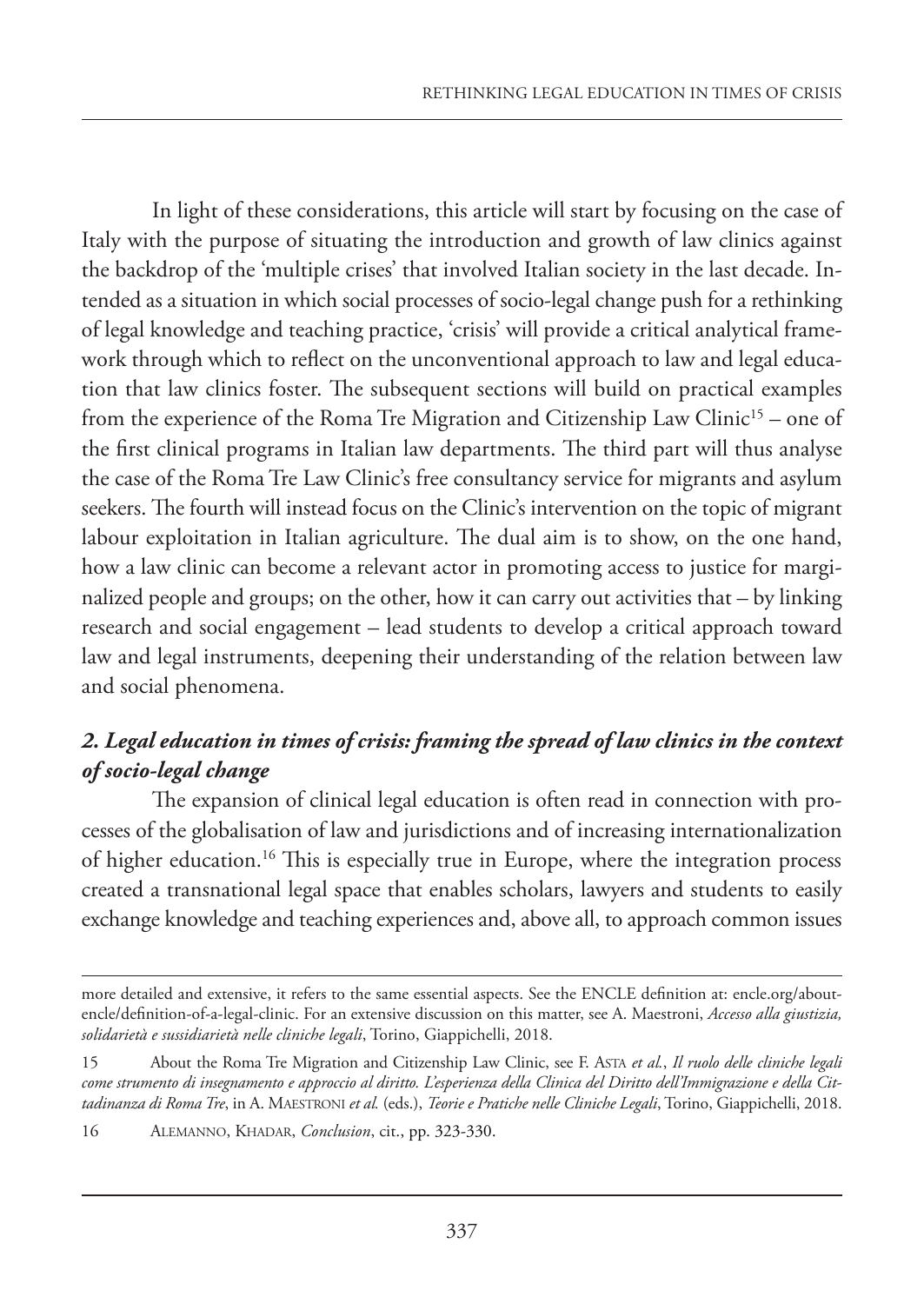with a shared legal framework. As several scholars have pointed out, there is a line between law clinics and the so-called 'Bologna Process' that aimed to harmonize the higher education systems in EU countries in order to meet the requirements of the labour markets.17

The Bologna Process certainly created a favourable cultural environment for the introduction of clinical legal education as a practice-oriented teaching methodology. Marella and Rigo stress the 'ideological consistency' of the convergence of the development of clinical programs and the Bologna Process, since law clinics can easily be bent to the aims of 'professionalization' and 'commodification' of education and knowledge for which Bologna was designed.18 In this light, since the 2012 reform of the legal profession provided for law students to carry out the first six months of the necessary eighteen-month lawyers' training pathway during university studies,<sup>19</sup> some law departments allow students to do it by attending a clinical program. A quick glance to the websites of law departments demonstrates the link between law clinics and 'professionalization,' since most of them group clinical programs and legal traineeships under the same page. Nevertheless, as Marella and Rigo observe, it is important to highlight how Italian law clinics seem for now to have moved instead toward a critical understanding of the law and a stronger awareness of the jurists' role in promoting social change.<sup>20</sup> This article suggests thus framing the 'blossoming' of law clinics in the context of the recent 'multiple crises' of Italian society and legal order in order to understand it as the result of socio-legal change that required a rethinking of both legal education and culture.

In the last decade, the word 'crisis' has been endlessly evoked: the 2008 economic collapse, the mass movements of refugees in 2011 and 2015, the fall of traditional political parties and the resurgence of nationalism, the growing opposition to the EU and the events related to climate change are just some examples of the social and political

<sup>17</sup> The 'Bologna Process' was an intergovernmental cooperation that involved 48 European countries, the Commission and a number of other actors. About the connection between the Process and the development of clinical legal education in Europe, see Bartoli, *Legal clinics in Europe*, cit., pp. 76-78.

<sup>18</sup> M. R. MARELLA, E. RIGO, *Le cliniche legali, i beni comuni e la globalizzazione dei modelli di accesso alla giustizia e di lawyering*, *in Rivista Critica del Diritto Privato*, 4, 2015, pp. 537-556, p. 546.

<sup>19</sup> Art. 40, Law no. 247/2012, entitled 'The New Discipline of the Legislation of Legal Professions.'

<sup>20</sup> MARELLA, RIGO, *Le cliniche legali*, cit., p. 547.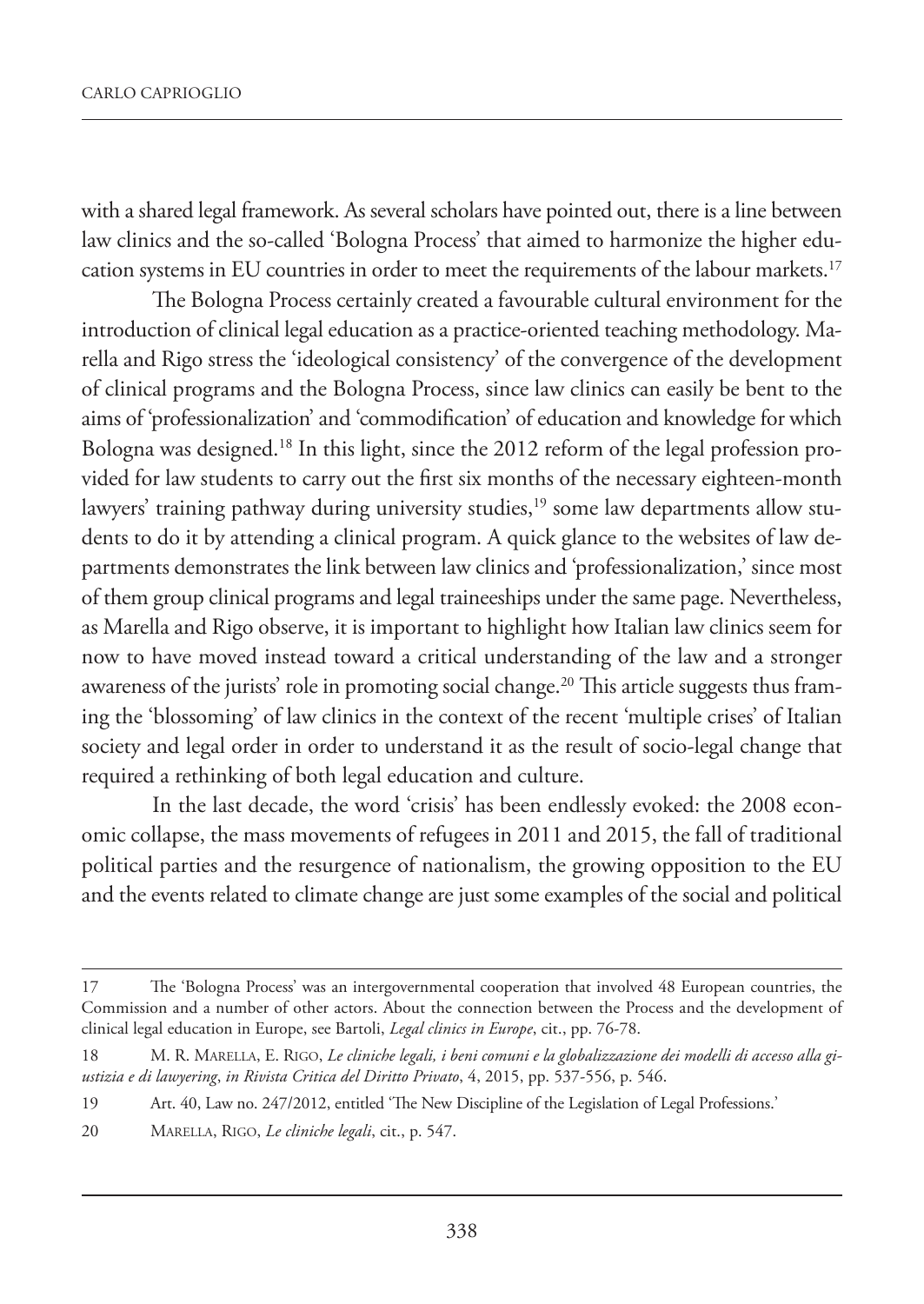phenomena labelled as 'crises.' 'Crisis' does not have a clear definition in either legal theory or social and political theory. Under this perspective, Giuseppe Campesi defines it as "a catch-all word, a label […] that denotes a situation that breaks with routine and calls for immediate action:" in this sense, it is "almost a synonym for 'emergency.'"21 Read in the traditional approach of "Securitization Theory" then, 'crisis' works as a discursive tool used by powerful social actors for purposes of government and control. Since the 'crisis narrative' often produces this kind of political effects, one can look to the several 'crises' that hit Italian society as opening up spaces for exceptional or emergency measures. Yet in this context, the term reflects something different: a period or phase of relevant social, political and legal changes that question – or rather overturn – the well-established theoretical frameworks, approaches and categories, as well as the teaching methodologies of several fields of knowledge.

In the last ten years, 'crisis' has not just been used to justify the adoption of emergency measures, rather it has served as an effective rhetorical tool that encompassed and merged very different social phenomena into a sort of 'crisis continuum,' that has profoundly shaped both people's experiences and the production of knowledge. According to Dines, Montagna and Vacchelli, "crisis has not simply become the descriptor of a succession of events, but rather a paradigmatic frame for thinking about our times."22 They describe 'crisis' "as a powerful narrative device that, when invoked, produces a set of meanings that structure knowledge of social phenomena and, crucially, shape policy decisions, governance structures but also our own approach as academics to studying the world."23 Since 'crisis' has become a "protracted experiential condition"24 with epistemological implications for the scientific understanding and the critic of social phenomena, the development of clinical legal education must be understood within the

<sup>21</sup> G. CAMPESI, *Crisis, migration and the consolidation of the EU border control regime*, *in Int. J. Migration and Border Studies*, 4, 3, 2018, pp. 196-221, p. 197.

<sup>22</sup> N. DINES *et al.*, *Beyond crisis talk: interrogating migration and crises in Europe, in Sociology*, 52, 3, 2018, pp. 439-447, p. 441

<sup>23</sup> *Ibid.*

<sup>24</sup> *Ibid*. The authors base their analysis on Jane Roitman's reflections on the topic contained in the book *Anti-crisis*, published by Duke University Press in 2014.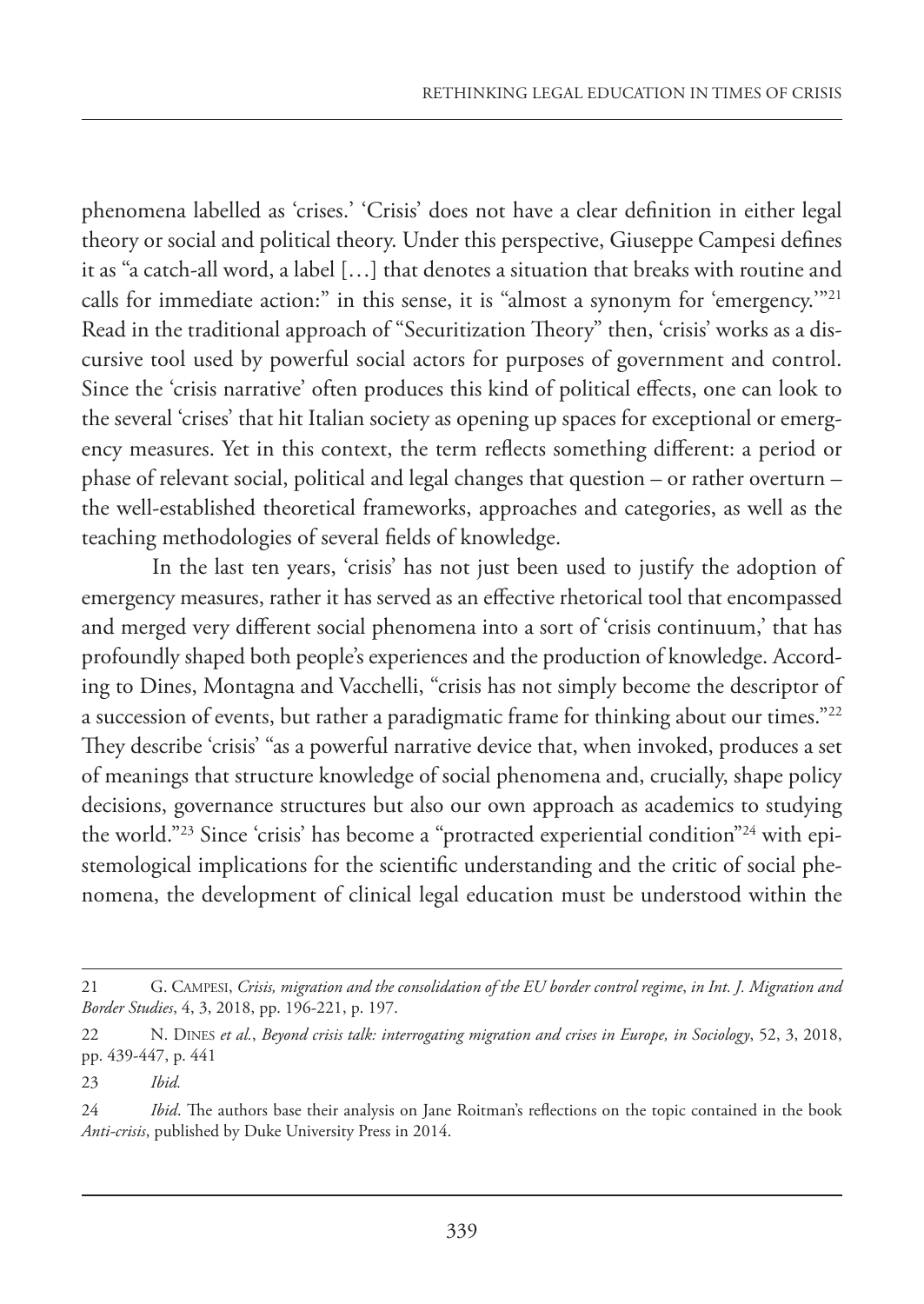epistemic effects of this context. Intended as a situation in which social processes, actors, factors and forces push for a rethinking of legal knowledge and teaching methods, 'crisis' provides thus a critical analytical framework through which to reflect on the spread of law clinics and their unconventional approach to law and legal education. After all, the history of clinical legal education has always been connected to periods of radical social change. In the United States, the spread of law clinics was fostered by the civil rights movement from the mid-50s to the late 60s, while in Latin America and Eastern Europe countries the introduction of clinical legal education occurred during phases of deep constitutional transition.25

In Italy, the main areas law clinics intervene in underline the relevance of processes of social and legal change in the development of clinical legal education. Migration and asylum, labour, prison, environmental law, anti-discrimination and gender-related issues are all domains characterized by structural inequalities and an unbalanced distribution of power among social actors. Furthermore, while these features largely result from the law and its concrete application by institutional actors, they have been sharpened by specific political and legislative choices made in – and justified by – the protracted experience of 'crisis.' Labour and migration are useful examples. On the one hand, the worsening of the overall economic situation brought drastic welfare cutbacks and a further boost toward the liberalization of labor markets and the precarization of working relationships. On the other, a number of legislative reforms and policies have significantly restricted the rights of migrants, asylum seekers and refugees.<sup>26</sup> The policies deployed in these fields have often relied upon the 'narrative of crisis' as in the cases of the financial crisis or the rhetoric of the refugee and migration 'crisis' or 'invasion': narratives often interwoven and mutually reinforcing. Thus the choice of the early Italian law clinics to focus on labour and migration is not just revealing of the general commitment to social justice and the promotion of access to justice for vulnerable

<sup>25</sup> Bloch (ed.), *The Global Clinical Movement,* cit.

<sup>26</sup> Since 2009 a long series of reform have affected the Italian migration and asylum law with the aim of restricting migrants' rights, their access to social services and even their arrival on the national territory. Recently the so-called "law on security" (no. 132/2018) abolished the permit for humanitarian reasons, restricted asylum seekers' rights and weakened the Italian reception system.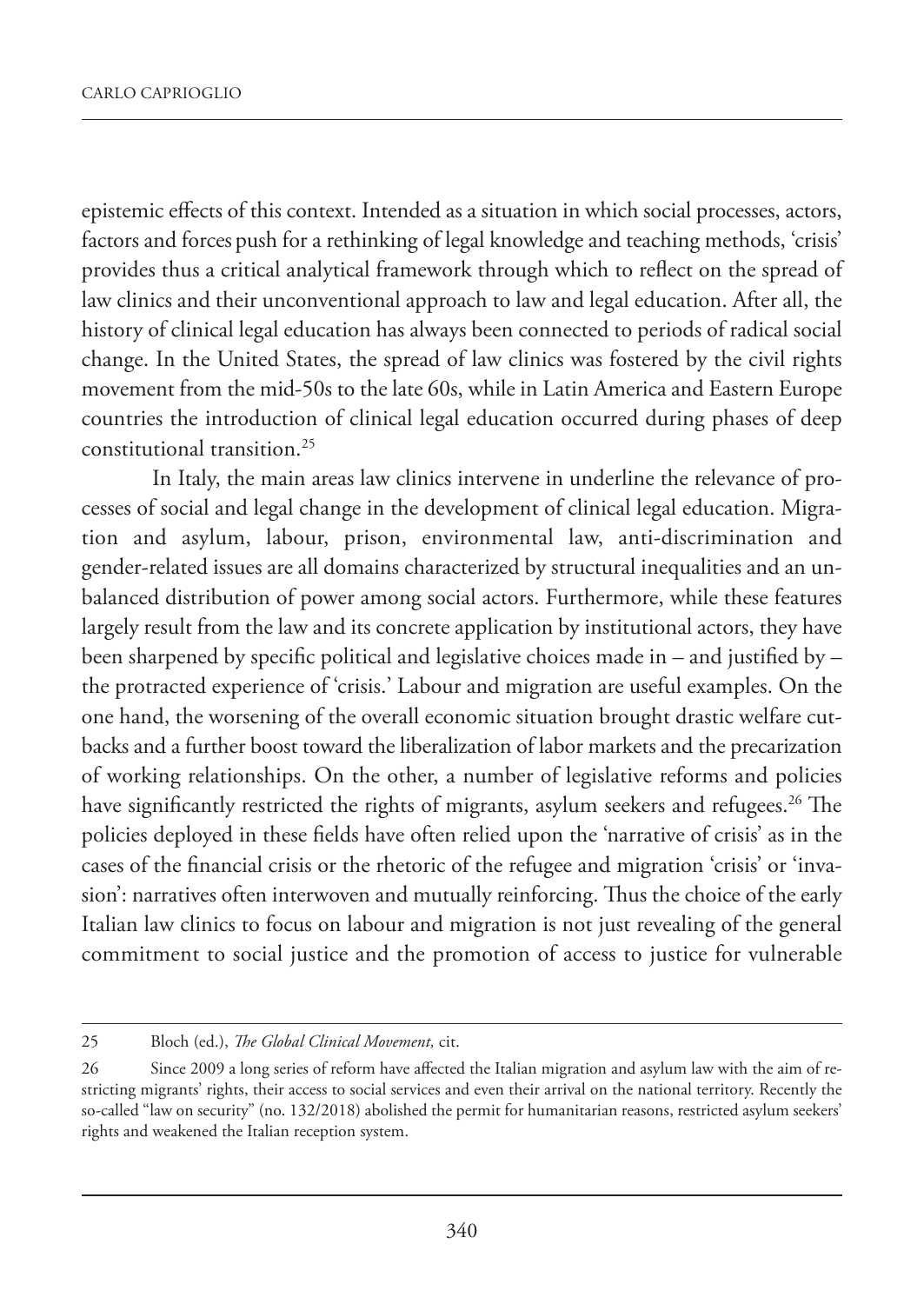people and groups that steers clinical activities;<sup>27</sup> it also highlights the choice to deal with topical issues emerging from important processes of social and legal transformation in domains of social relationships that are inherently conflictual due to the unequal distribution of rights and – more broadly – of social power.

The close connection with social change seems to be – at least in part – a direct consequence of the clinical methodology itself. Since they provide legal assistance to real subjects and communities, law clinics open a breach in the narrow community of academia and bring to the fore everyday issues and phenomena. It is the *clients* who drive to some extent the educational experience, steering it toward some legal issues rather than others; and this is especially true for law clinics that offer legal aid services directly to the public.28 What occurs in clinical legal education is thus a *reversal* of the traditional process of knowledge production: instead of scholars selecting and labelling specific matters as relevant for legal thought, actual common people and social groups point to what deserves – or better, *needs* – to be addressed by legal science. Law clinics make it possible for social realities to cross past academic boundaries and contaminate the approach, topics and process of legal knowledge production. Using the famous phrasing of the post-colonial scholar Dipesh Chakrabarty, Marella and Rigo argue that the global spread of law clinics can be understood in terms of a sort of 'provincialization' of "traditional legal culture."29 In other words, as Chakrabarty's purpose was to renew the understanding of categories and assumptions of Western political tradition by "exploring how this thought – which is now everybody's heritage and which affects us all – may be renewed from and for the margins,"30 that is, from its colonial roots and history, the 'provincialization' of legal education (and knowledge) works to shift the atten-

<sup>27</sup> BARTOLI, *The Italian legal clinics movement*, cit.. On the experience of the University of Brescia, see M. BARBERA, *The making of a civil law clinic*, in M. Pedrazzoli, L. Nogler, L. Corazza (eds.), *Risistemare il diritto del lavoro*. *Liber amicorum*, FrancoAngeli, Milano, 2012, p. 323 ss.

<sup>28</sup> At the moment, there are only two law clinics in Italy that provide a drop-in service open to the public within a Law Department: the Roma Tre Migration and Citizenship Law Clinic, established in 2010 and, since 2015, the Human Rights Law Clinic at the University of Palermo.

<sup>29</sup> MARELLA, RIGO, *Le cliniche legali*, cit., p. 542.

<sup>30</sup> D. CHAKRABARTY, *Provincializing Europe: Postcolonial Thought and Historical Difference*, Princeton University Press, Princeton, 2000, p. 16.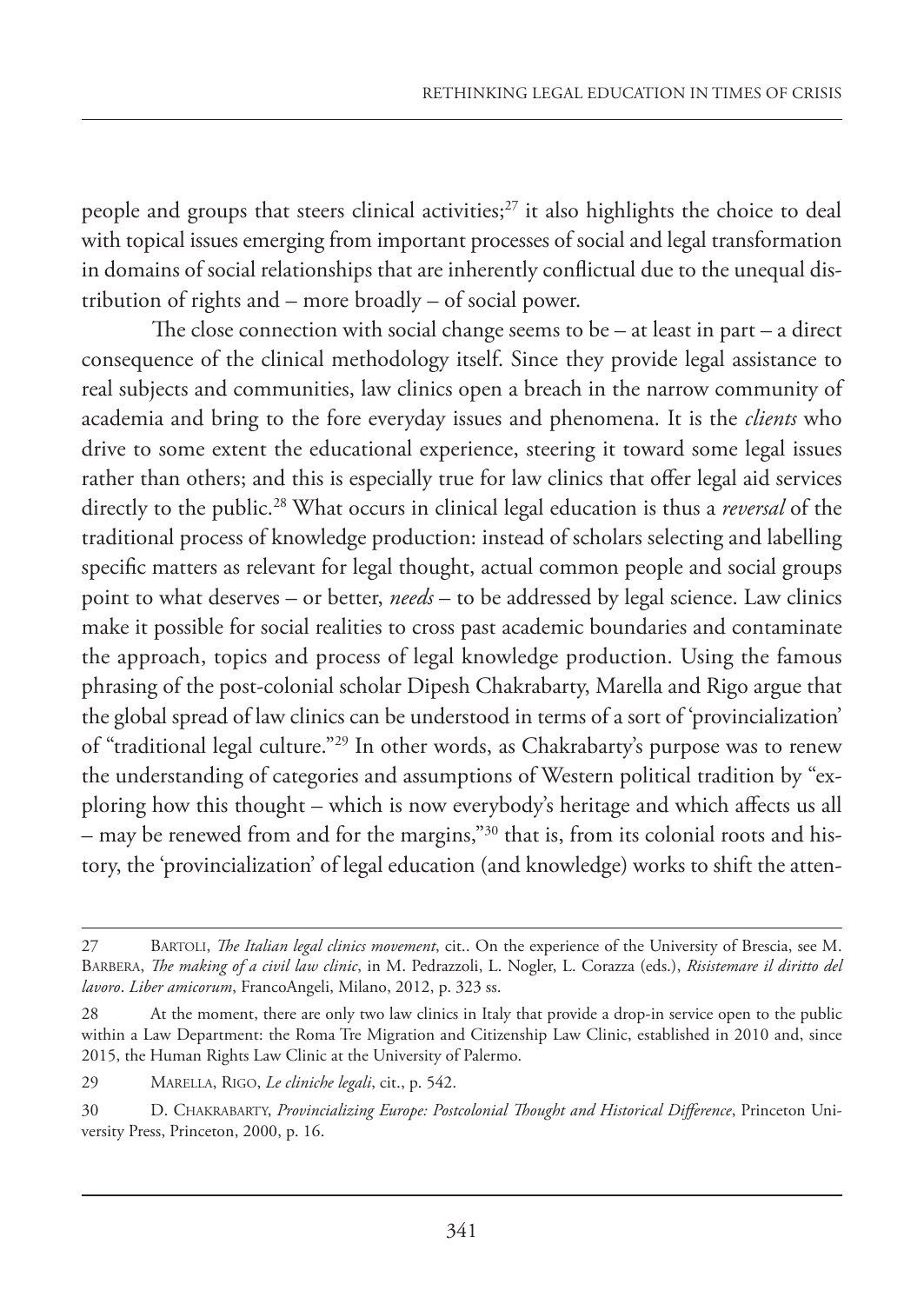tion to issues and layers of the legal order that are usually overlooked or relegated to the margins. This, in turn, promotes a critical rethinking of the categories and paradigms of legal science.

As said before, research on clinical legal education shows that the vast majority of the law clinics in Italy pursue access to justice for disadvantaged subjects and groups, minorities and vulnerable people. This commitment offers a viewpoint from the bottom and margins of the social hierarchy, meaning that layers of social order are engaged by people who are more likely to face abuse, unlawful practices and violations of their rights by public authorities and officials and more powerful private actors (i.e., employers). In these fields of society people often have disordered, unconventional and unwarranted legal experiences, far from the canonical understanding of the rule of law and its founding principles of due process, equality, non-discrimination and so on. People at the bottom of society usually face what Michel Foucault calls the 'daily life' of liberal democracies, in which the

calm force of the State, it is known, conceals its violence; its laws, the unlawfulness; its rules, the arbitrariness. The swarming of abuses, misuses and irregularities constitutes not so much an inevitable detour, but the essential and permanent life of the "rule of law". The bad temper of the prosecutor or the indigestion of the judge, the sleepiness of the jurors are not hitches to the universality of the law, but they rather secure its *ordered course* [emphasis mine].31

Foucault's reflection highlights the structural role of hidden abuses and daily violations as a condition for the ordinary exercise of the law in liberal states and its role in securing and governing the hierarchies of the society.

The reversal of approach entailed in clinical methodology focuses attention on issues – the everyday unlawful practices and behaviours of public administrations, local authorities and minor courts – usually experienced by marginalized subjects and thus largely overlooked by legal culture and scholars whose approach is often influenced by

<sup>31</sup> M. FOUCAULT, *Préface* a M. DEBARD, J. L. HENNING, *Les Juges kaki,* Paris, 1977, pp. 7-10, in M. FOU-CAULT, *Dits et Écrits*, vol. III, n. 191, pp. 138-140.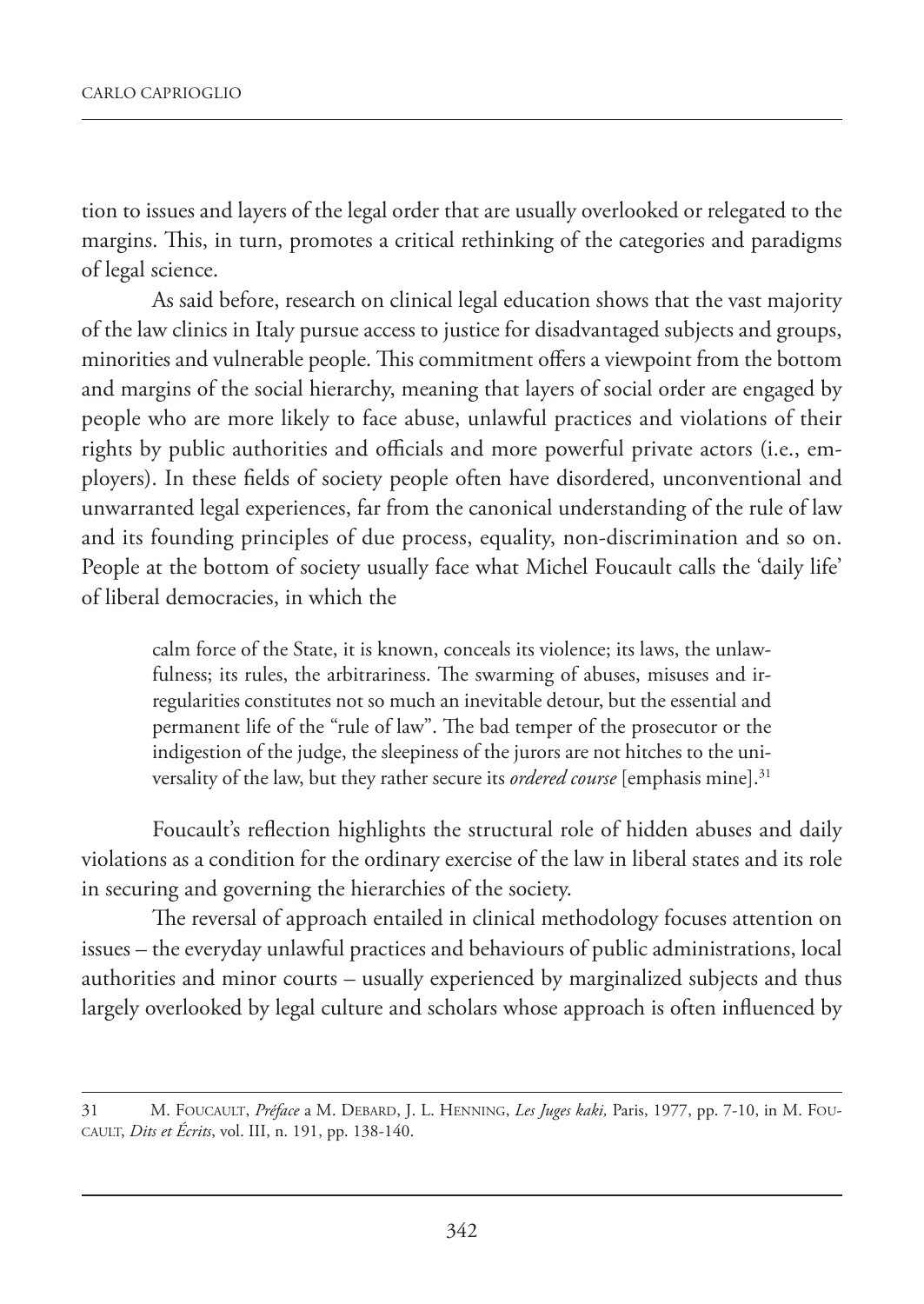their belonging to higher social classes.<sup>32</sup> Most of all, it sheds light on how these practices and behaviours are crucial in defining what the "social conditions of the possibility"33 are for the access to justice and the exercise of rights by specific social groups, communities and categories of people. And once again, it comes to light the connection between clinical legal education and processes of social change: marginalized groups and communities are, in fact, often both the bearers and promoters of the most powerful processes of transformation of the relationships and the rules of the society.<sup>34</sup>

### *3. Promoting access to justice for migrants and asylum seekers in times of crisis: the case of the Roma Tre Law Clinic on Migration and Citizenship*

When the Roma Tre Law Clinic on Migration and Citizenship was established as an experimental seminar on immigration and asylum law in 2010, it was one of the very first clinical programs in Italy. From the very beginning, the clinic dealt with real legal cases, focusing on the situation of the Afghan asylum seekers whose asylum requests were stuck because of the provisions of the "Dublin Regulation" and who lived in a selfbuilt tent camp – called "*la buca*" (*the hole*) – at the Ostiense train station near the University.35 The clinic has been an optional curricular course since the academic year 2011-2012, and it is attended each year by an average of 25 students. The course provides students with both practical and theoretical knowledge on migration and refugee law, along the lines of the 'learning by doing approach' developed by the US law clinics. The Clinic has always combined theoretical knowledge with practical experience, through a teaching methodology that starts from the claims and the needs of actual rights-bearing people.

In 2012, the Clinic set up a free legal consultancy service ('Front Office'), the

<sup>32</sup> L. FERRAJOLI, *Diritto e ragione. Teoria del garantismo penale*, Roma-Bari, Laterza, 1998, p. 800.

<sup>33</sup> P. BOURDIEU, *La distinction: critique sociale du jugement*, 1979, trad. it. *La distinzione. Critica sociale del gusto*, Bologna, il Mulino, 1983, p. 427.

<sup>34</sup> On this point, see F. ASTA *et al.*, *Il ruolo delle cliniche legali*, cit.; and C. CAPRIOGLIO, *Teaching Law, Promoting Social Justice. Notes on the Development of Clinical Legal Education in Italy*, in *German Journal Of Legal Education*, 4, 2017, pp. 225-239.

<sup>35</sup> H. GRANT, J. DOMOKOS, *Dublin regulation leaves asylum seekers with their fingers burnt*, *in The Guardian*, 7th October 2011, available at www.theguardian.com/world/2011/oct/07/dublin-regulation-european-asylum-seekers.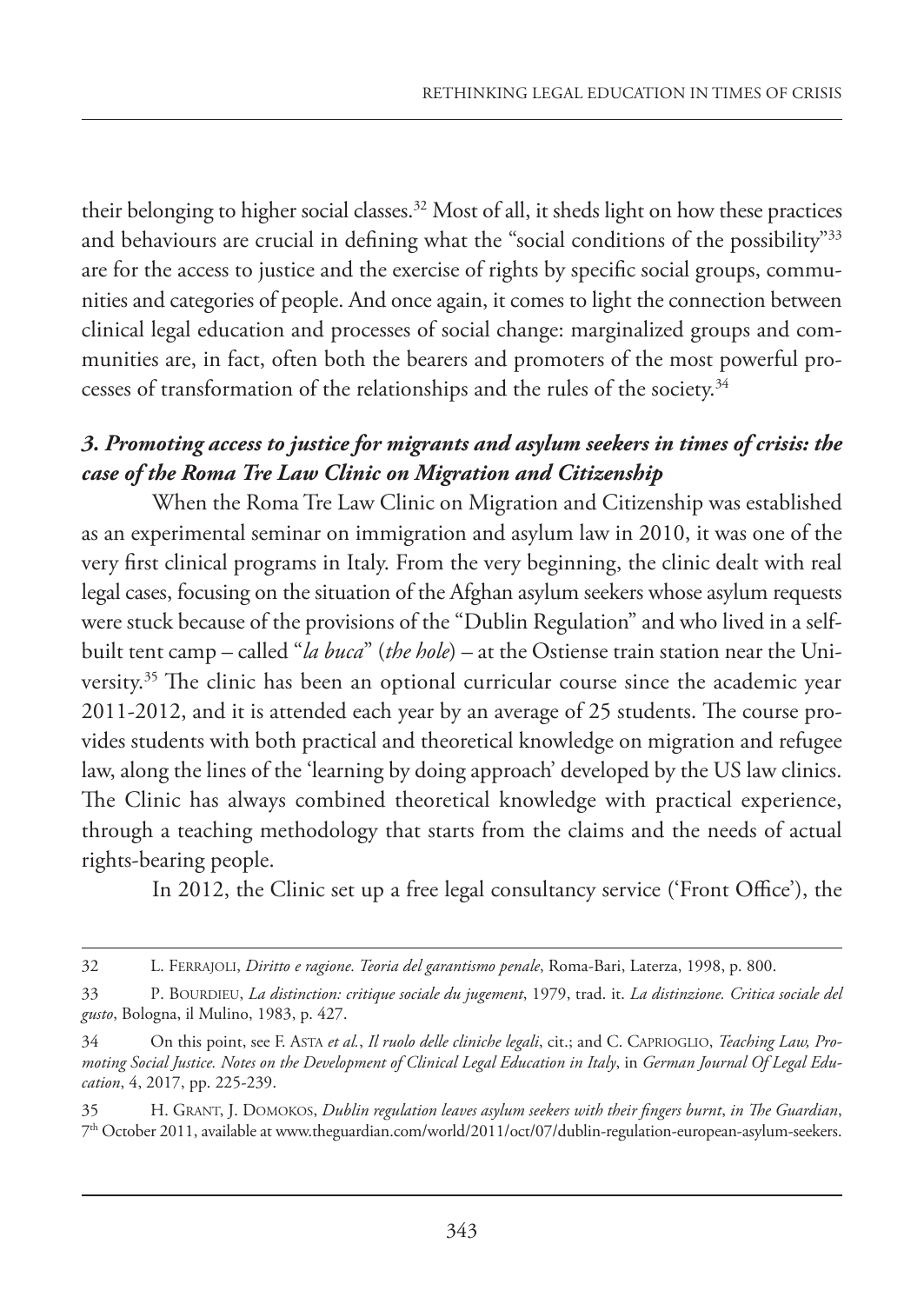first in Italy, inside the building of the Law Department, which is open to the public weekly all year long. There, students are directly involved in analysing and solving real cases from outside the University. Under the supervision of two immigration lawyers, students provide legal information, support for administrative procedures and practices, draft appeals against refusals of international protection and research asylum seekers' countries of origin.36 Open to the public and offering free and qualified services of legal assistance, the Front Office soon became a point of reference for local immigrant communities and asylum seekers in Rome. In fact, thanks to the students' commitment and competences, the Clinic now has around 200 users annually.37 This figure does not show just the high quality of the Clinic's services and the excellent work of the students, but mostly the actual – and growing – social need for access to legal aid and consultancy. Third-country nationals, refugees and asylum seekers are, in fact, a structural component of the contemporary Italian society, forming more than 8% of the resident population.<sup>38</sup>

This demand for legal assistance comes from the fact that migrants – perhaps more than other disadvantaged groups – face multiple obstacles in accessing justice, with not only social, cultural and economic barriers, but also legal hurdles keeping them from claiming their rights. Applying to the court means acting *as a citizen* in the public sphere and doing it, most of the times, on your own, as an individual: the lack of formal recognition of citizenship status thus structurally limits migrants' access to justice. Furthermore, the growing intolerance towards migrants and minorities, the precarity of their legal status, the lack of awareness of their rights and the increasing costs of proceedings and of a legal defense all discourage migrants from seeking to have their rights respected.

<sup>36</sup> Due to the relevance of the Countries of Origin Information (COI) in the appeals against first-instance denials of asylum, a new clinical program was launched in 2017 – the Legal Clinic on Human Rights and Refugee Law – focused on producing independent "COI Reports" available as open source at protezioneinternazionale.giur. uniroma3.it. The program is carried out in collaboration with the Tribunal of Rome, which often refers to these reports in asylum cases. For further information, see giurisprudenza.uniroma3.it/didattica/cliniche-legali/legal-clinichuman-rights-and-refugee-law.

<sup>37</sup> Further information is available at www.giurisprudenza.uniroma3.it/didattica/cliniche-legali/clinica-deldiritto-dellimmigrazione-e-della-cittadinanza.

<sup>38</sup> According to the Italian National Institute of Statistics, there were 5,144,440 third-country nationals in Italy as of the 1<sup>st</sup> January 2018, an increase of around 100,000 people from the previous year. The data are available at www.dati.istat.it/?lang=en.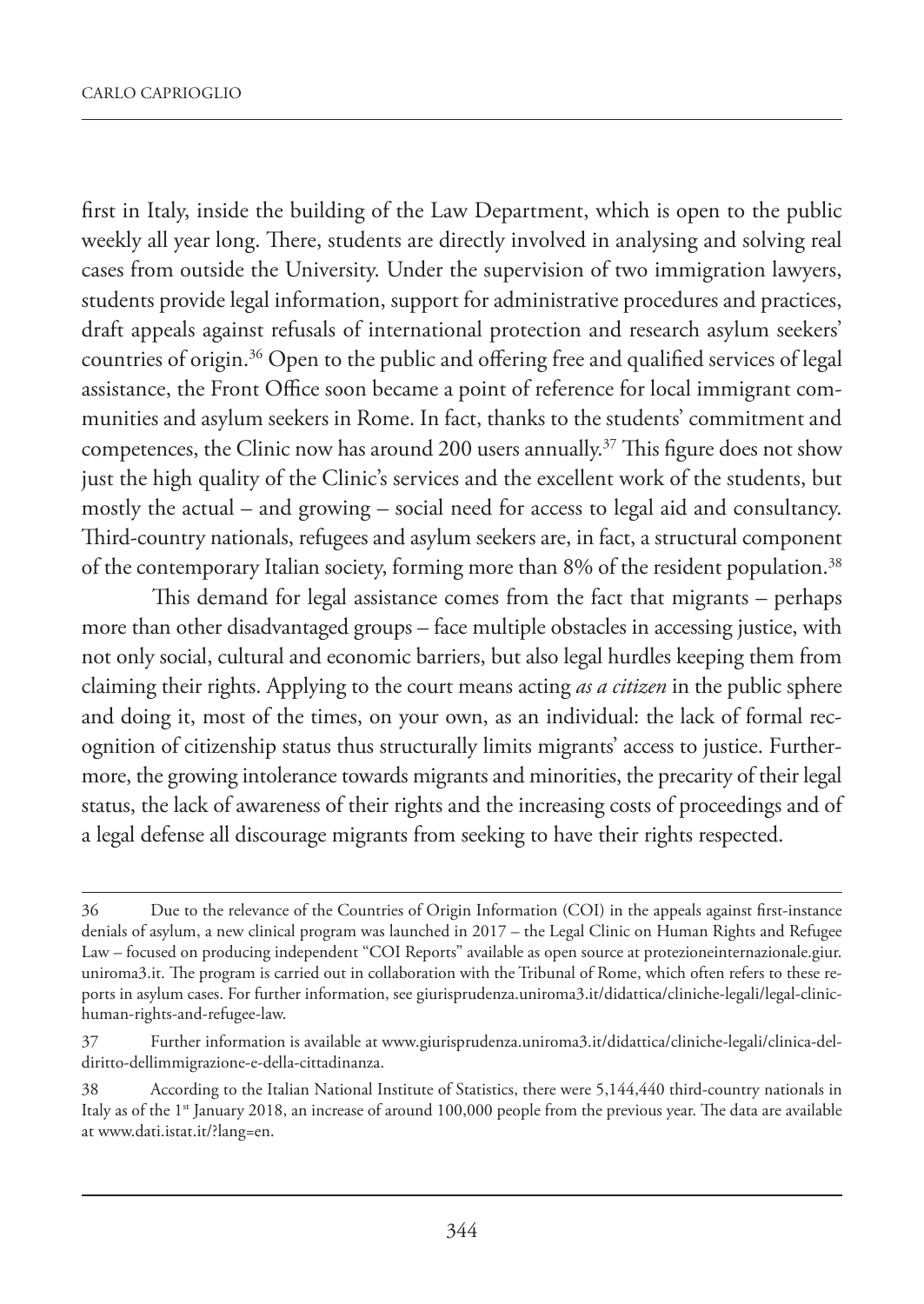In this context, it is worth noting that the Italian system of legal aid, regulated by Decree of the President of the Republic no. 115/2002, is supposed to ensure the right to take legal action and the right to defense at all levels and states of judicial proceedings for poor people, in accordance with Article 24 of the Italian Constitution.<sup>39</sup> However, despite the formal provisions, the law requires very strict income limits to be eligible for legal aid and it does not cover the costs of the administrative procedures related to the exercise of fundamental rights. Furthermore, the many bureaucratic obstacles in applying for legal aid significantly reduce the access to justice for vulnerable people and socially disadvantaged groups.

The case of the recognition of international protection is a good example of the ineffectiveness of the Italian legal aid system. During the whole first part of the procedure, from the submission of the asylum request to the decision of the Territorial Commission,<sup>40</sup> the law does not provide asylum seekers with any form of legal assistance or administrative support. This lack of support has consequences. For instance, in 2018 the percentage of recognition of international protection (refugee status and subsidiary protection) in the first instance was only 16% of all asylum requests, while, in the same year, the Clinic lodged more than 80 appeals against the denials of international protection before the Tribunal of Rome, with 90% of the decisions resulting in the applicant receiving a form of protection. The Clinic's experience, even though of limited statistical value, nonetheless reveals how crucial it is for asylum seekers to have access to qualified, professional legal assistance.

The issue of the access to justice for migrants in Italy has been raised by several independent organizations. In the 2014 report on the conditions of undocumented migrants in Italy – which references the findings of the Roma Tre Law Clinic's research on

<sup>39</sup> Art. 24 Constitution of the Italian Republic: "1. Anyone may bring cases before a court of law in order to protect their rights under civil and administrative law. 2. Defense is an inviolable right at every stage and instance of legal proceedings. 3. The poor are entitled by law to proper means for action or defense in all courts […]".

<sup>40</sup> The Territorial Commissions for the international protection recognition are administrative authorities competent to process requests for international protection in first instance. Located in the main urban centres, the Territorial Commissions are part of the Ministry of Interior and operate under the coordination of the National Commission, which is based in Rome.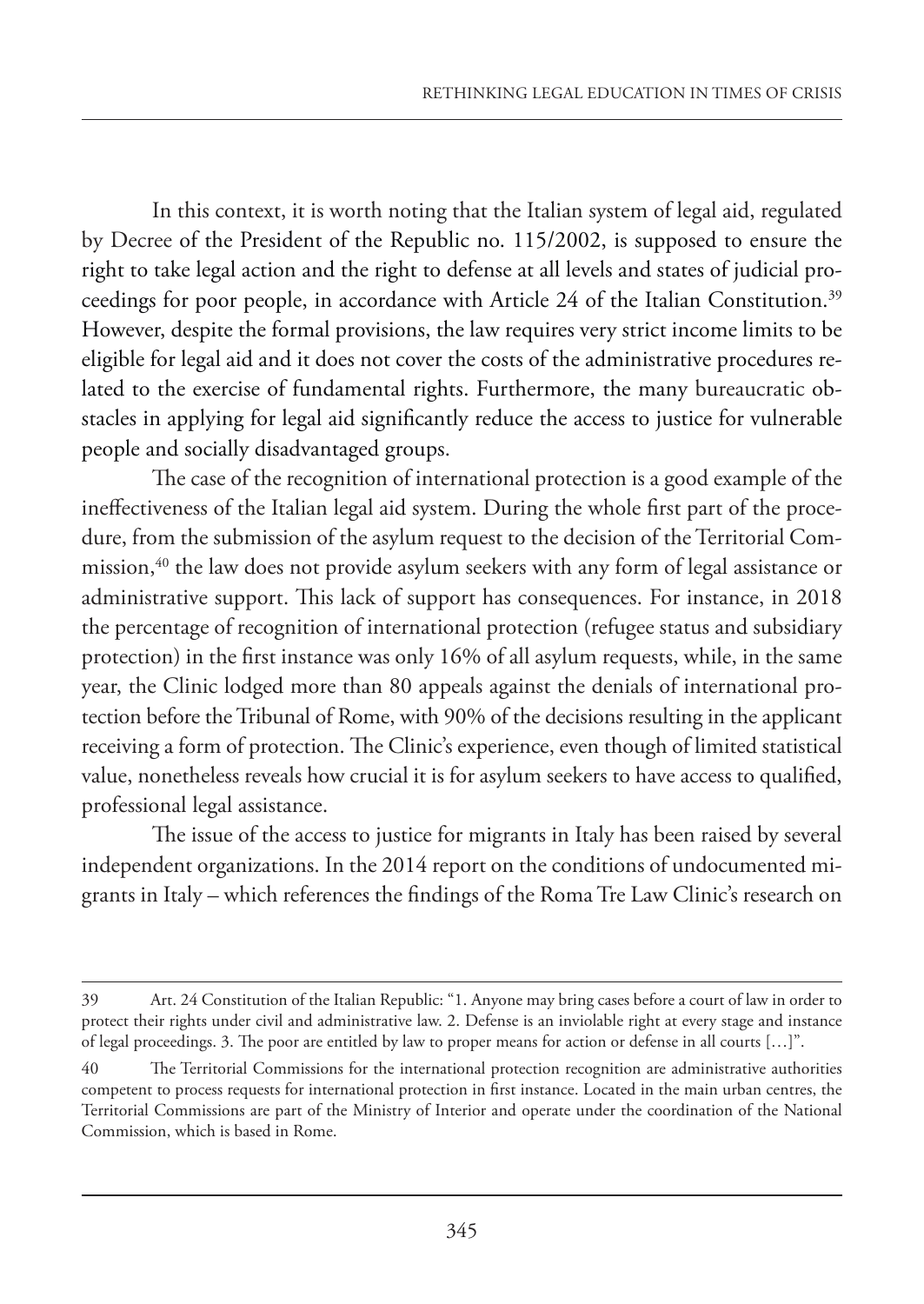administrative detention<sup>41</sup> – the International Commission of Jurists (ICJ) states that

[...] the need for substantial reforms in both the legal framework and in policies and practice of Italian officials, both executive and judicial, charged with administering the expulsion and detention regime, is compelling, if equal access to justice is to be guaranteed to undocumented migrants. […] The ICJ mission found the present system to be seriously and unacceptably flawed and incapable of ensuring an effective remedy to migrants in situations of expulsion or detention.<sup>42</sup>

While the study considers only the so-called undocumented migrants, the ICJ and the European Council on Refugees and Exiles (ECRE) have raised similar concerns about asylum seekers and refugees.<sup>43</sup> Furthermore, the reforms adopted by the Italian Government in 2017 and 2018 seriously curtailed asylum seekers' rights and ability to apply to courts, further limiting their access to justice.<sup>44</sup> The 2017 reform implemented the system of administrative detention, which allows asylum seekers to be detained under specific conditions,<sup>45</sup> it changed the regulation of the notifications of decisions of the Territorial Commission and reduced the number of the jurisdictional levels for appealing denials of international protection from three to two. The decree also estab-

<sup>41</sup> The Roma Tre Law Clinic coordinated the research "Lexilium – Observatory on judicial review of migrants' removal." The research was carried out by a national network of law clinics and it collected and examined case law from Justices of the Peace in Bari, Bologna, Prato, Rome and Turin during the first and last quarters of 2015. Further information is available at www.lexilium.it. For the final reports, see F. MASTROMARTINO, E. RIGO, M. VEGLIO, *Lexilium. Osservatorio sulla giurisprudenza in materia di immigrazione del giudice di pace: sintesi rapporti 2015*, *in Diritto, immigrazione e cittadinanza*, 2, 2017.

<sup>42</sup> International Commission of Jurists (ICJ), *'Undocumented' Justice for Migrants in Italy. A mission report*, Geneva, October 2014, p. 62.

<sup>43</sup> International Commission of Jurists (ICJ), European Council on Refugees and Exiles (ECRE), *Joint Submission to the United Nations Special Rapporteur on the human rights of migrants report on access to justice for migrants*, 16th April 2018.

<sup>44</sup> Law Decree no. 13/2017, converted with amendments into Law no. 46/2017, and the Law Decree no. 13/2018, converted with amendments into Law no. 132/2018.

<sup>45</sup> On this point, see F. ASTA-C. CAPRIOGLIO, *Per giusta decisione. Riflessioni sul controllo giurisdizionale del trattenimento degli stranieri*, in *Materiali per una storia della cultura giuridica*, 2, 2017, pp. 553-572.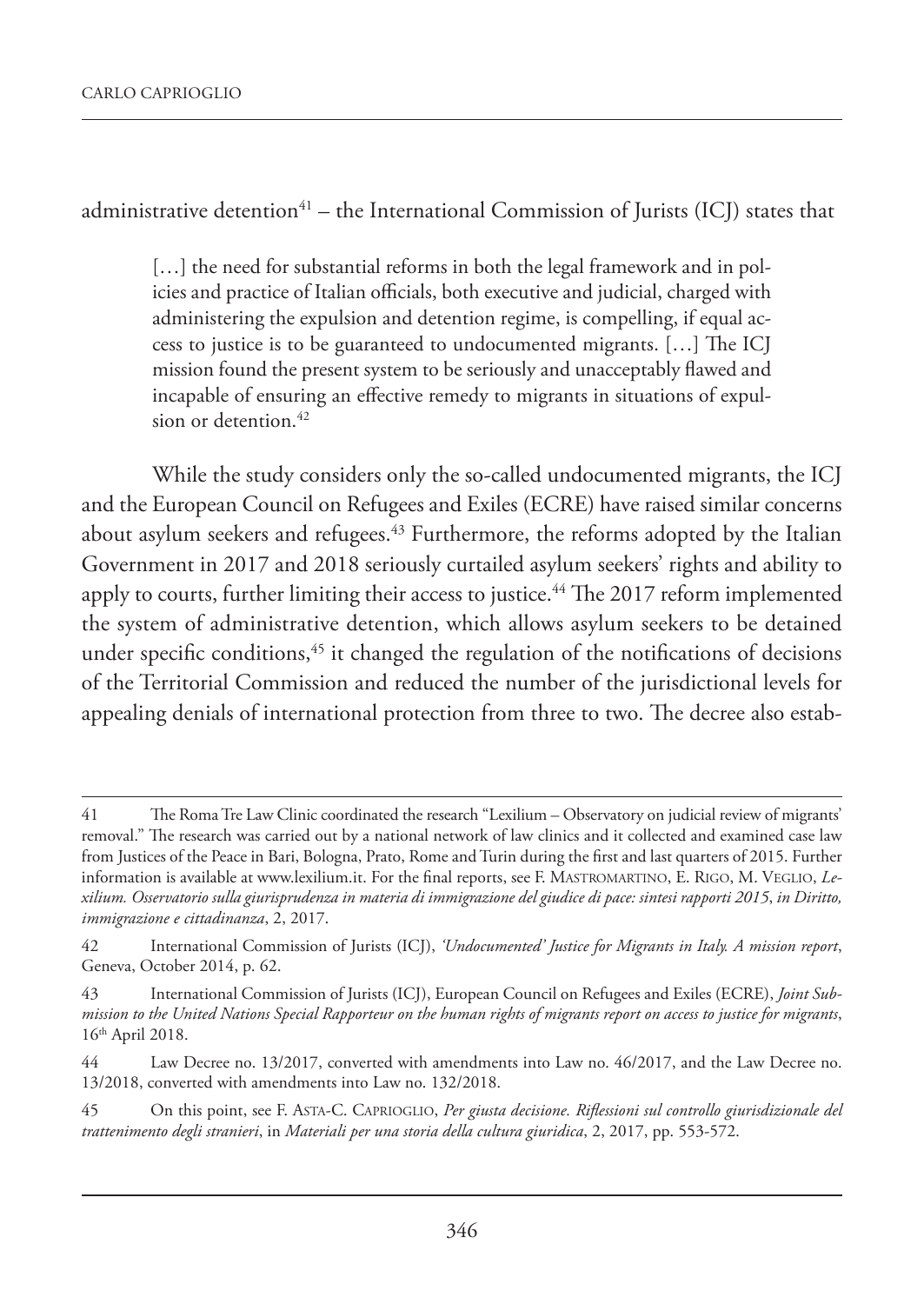lished fast-tracked procedures for the evaluation of the appeals that allow judges not to hear the applicant in person and to ground the decision on the video recording of the interview with the Territorial Commission. The 2018 reform abrogated the provision of the permit for 'humanitarian reasons,' which was the most common form of protection granted in Italy in recent years, and downsized the reception system for asylum seekers and refugees.

From this perspective, Italian law clinics – especially those dealing with migration and asylum issues – are operating in a context that recalls, to some extent, the historical circumstances in which the first wave of clinics arose. As mentioned, modern clinical legal education took shape in US law schools in the '60s with the aim of improving access to justice for poor people and vulnerable groups who could not afford the costs of justice, since the American law did not – and does not – provide a public legal aid in several domains, such as civil law cases.<sup>46</sup> While law clinics cannot fill the gaps in the legal protection system, the experience of the Roma Tre Law Clinic shows that they can play a vital role in promoting access to justice for migrants and asylum seekers. But there is something more. The work of the Clinic must be seen in connection with the phenomenon of the so-called 'crisis of justice' or 'crisis of jurisdiction': that is the increasing failure of courts to enforce the law and to protect rights from violations and abuses. The debate on the 'crisis of justice' – especially in the domain of civil law – dates back to the early '80s and has been understood in connection with the retreat of welfare state and the de-judicialization (*i.e.*, Alternative Dispute Resolution (ADR) procedures) prompted by neoliberal policies.<sup>47</sup>

Relatedly, the austerity measures adopted in Italy in the aftermath of the 2008 financial crisis led to an increase of the costs of proceedings and gave a further boost to

<sup>46</sup> GIDDINS *et al.*, *The First Wave of Modern Clinical Legal Education*, cit. About the issue of access to justice and legal aid in the United States, see G. P. JAMES, *Access to Justice, Costs, and Legal Aid*, *in American Journal of Comparative Law*, 54, Supplement Issue, 2006, pp. 293-316.

<sup>47</sup> V. DENTI, *Riflessioni sulla crisi della giustizia civile*, *in Il Foro Italiano*, 108, 11, 1985, pp. 341-352; L. Lanfranchi, *Costi sociali della crisi della giustizia civile e degiurisdizionalizzazione neoliberista*, in Giur. it., 1996, IV, 165 ss. For a comparative analysis of the issue, see A. Zuckerman (ed.), *Civil justice in crisis: comparative perspectives of civil procedure,* Oxford University Press, Oxford, 2000. On the relation between clinical legal education and the process of de-judicialization in Italy, MARELLA-RIGO, *Le cliniche legali*, cit., pp. 544-546.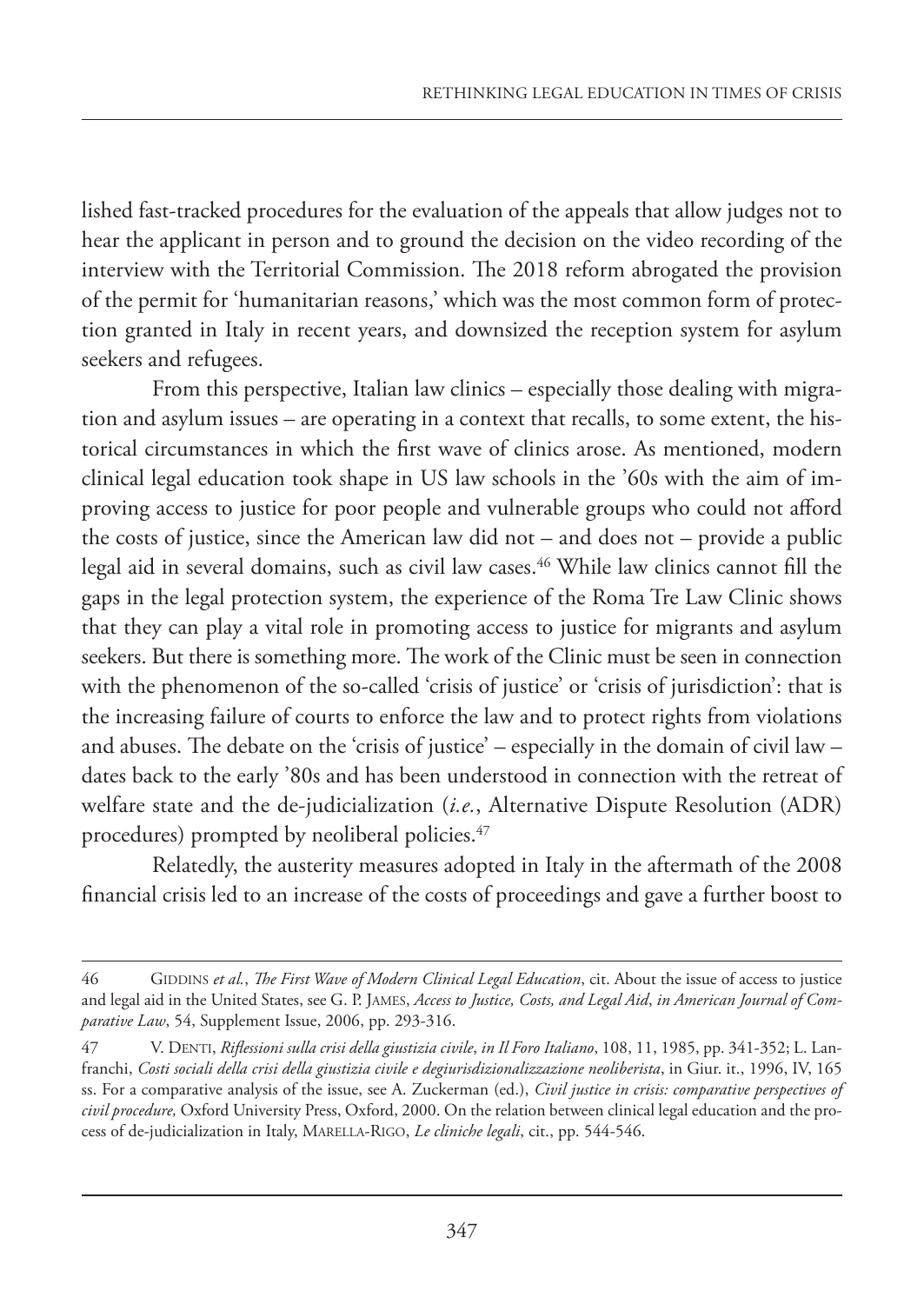the phenomenon of the "escape from litigation (*fuga dalla giustizia*)" that, according to Maria Rosaria Ferrarese, means "that people use the channels of civil justice less and less to settle their disputes."48 Since in the field of migration and asylum the 'escape from litigation' often means that migrants' fundamental rights are less and less recognized, the activities of the Roma Tre Law Clinic are an interesting experiment in recovering and rehabilitating the law and litigation as effective tools for the enhancement of constitutional rights and freedoms.

### *4. Linking research and social engagement: the case of students in support of migrant workers in the fields of Southern Italy*

In the last six years, the Roma Tre Law Clinic has developed a line of action-research focused on the issue of migrant labour and exploitation in Italy's agricultural sector. This section will not provide an extensive analysis of the topic, but instead will show how, by linking research and social engagement, these activities have enabled students to develop a critical approach to the law and its relation with social actors and processes. First, however, it is worth spending a few moments on the process that led the Clinic to focus on the topic.

In the last ten years, the media has paid increasing attention to migrant labour in the Italian agricultural areas, especially in Southern regions, where revolts and strikes for fair wages and better living conditions have shed light on the severe living and working conditions of migrant workers, for example, in Rosarno in 2010 and Nardò in 2011.49 This raised public awareness of the role of the illegal gangmaster system (*caporalato*) and organised crime in agriculture.<sup>50</sup> For this reason, between 2011 and 2016 the Italian Parliament adopted two legislative reforms focusing on law enforcement and

50 Illegal gangmaster is the unlawful recruitment of workers on behalf of third parties, often under exploitative conditions. It is a widespread phenomenon in Italian agriculture, but also in other sectors of production (*i.e.*, construction).

<sup>48</sup> M. R. FERRARESE,*Civil Justice and the Judicial Role in Italy, in The Justice System Journal, 13, 2, 1988-89,* pp. 168-185.

<sup>49</sup> D. PERROTTA, *Ben oltre lo sfruttamento: lavorare da migranti in agricoltura, in il Mulino*, n. 1/14, 2014, available at www.rivistailmulino.it/journal/articlefulltext/index/Article/Journal:RWARTICLE: 75749. For a critical reflection on media representation of migrant workers exploitation in Italy, see N. DINES, E. RIGO, *Postcolonial Citizenships and the "Refugeeization" of the Workforce: Migrant Agricultural Labor in the Italian*, in S. Ponzanesi and G. Colpani (eds), *Postcolonial Transitions in Europe: Contexts, Practices and Politics*, Lanham, Rowman and International, 2015.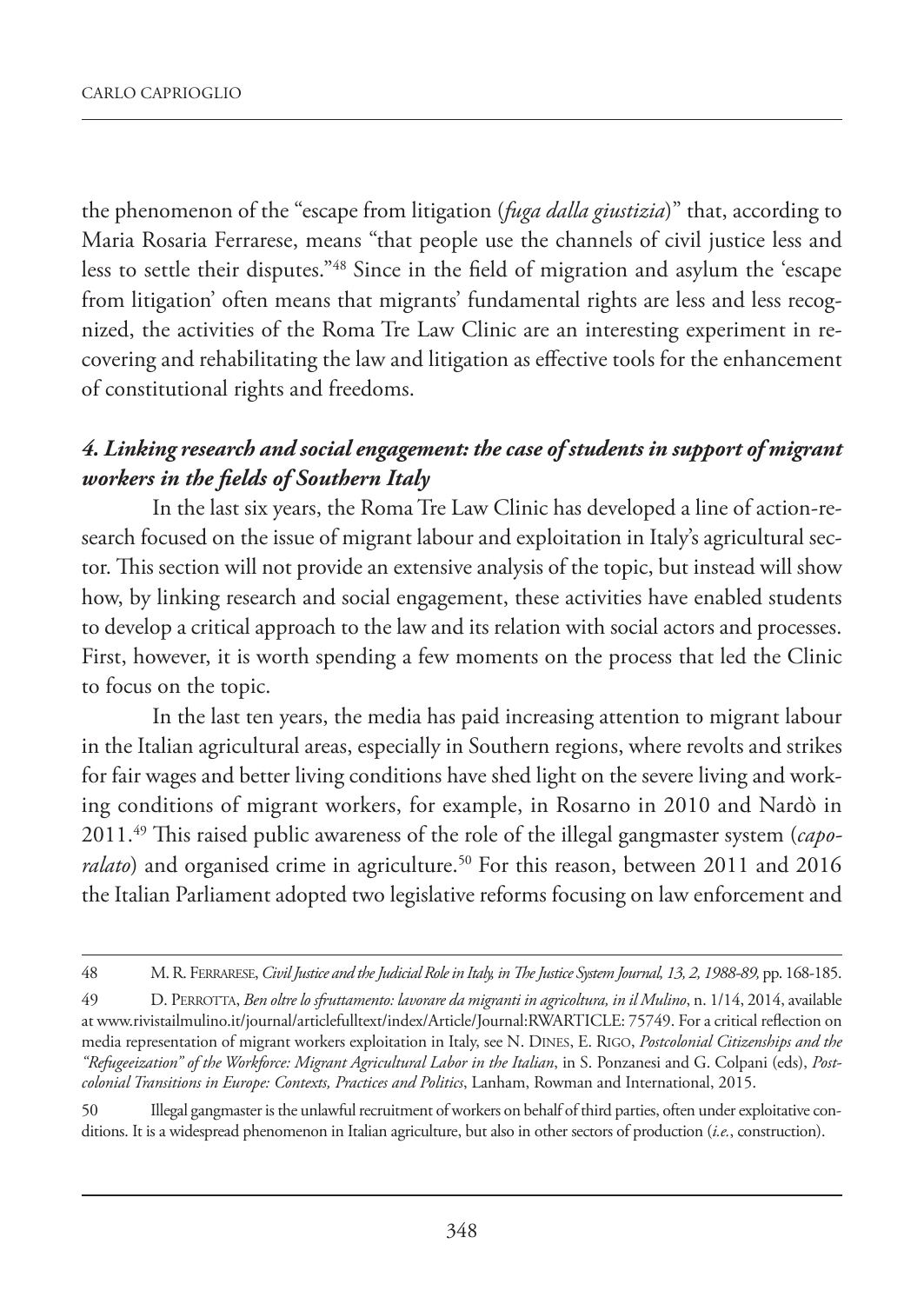the prevention and repression of crimes, as like 'gangmastering' and the most severe forms of labour exploitation.<sup>51</sup> A criminal law approach that brought legal scholars to mainly focus on the analysis of practical problems arising from the application of the new criminal offence provisions.<sup>52</sup>

However, the Clinic's interest in this matter did not come from the increasing media and political attention or the increased engagement of the law and legal scholars. Rather, the interest stemmed from the encounter with actual migrant workers during the daily activities of legal aid and consultancy. The migrants who came to the Front Office for legal advice on migration-law-related issues told students about the harsh conditions and on-going violations they suffered living and working as harvesters in Southern Italy. Students thus decided to leave the University to support Clinic users in the places where they spent considerable time facing severe problems and abuses. This shows the reversal of the knowledge production process and the continuous reshaping of the educational path that clinical legal education can entail. In fact, the development of a research interest on the topic did not come from the awareness of some more sensitive scholars of the social relevance of migrant agricultural labour exploitation. Instead, it was the social relevance of the issue that pushed the Clinic – especially the students – to face a phenomenon affecting the daily lives of thousands of migrant citizens in Italy.<sup>53</sup>

The first activities were carried out in the winter 2014, when a group of students moved for two weeks to Rosarno, in Calabria; there, in cooperation with a network of as-

<sup>51</sup> Law Decree no. 138/2011, later converted with amendments into Law no. 148/2011, and Law no. 199/2016. The first reform introduced the offence of "Unlawful gangmastering and labour exploitation" in Article 603-*bis* of the Italian Criminal Code. The 2016 reform amended the provision in order to make the employer liable for the behaviour of labour exploitation. For a critical reflection on the new criminal offence provision, see S. T. CAGLI, *La controversa relazione della sanzione penale con il diritto del lavoro, tra ineffettività, depenalizzazione e istanze populiste,* in *Lavoro e diritto*, 3-4, 2017, pp. 613-642.

<sup>52</sup> D. FERRANTI, *La legge n. 199/2016: disposizioni penali in materia di caporalato e sfruttamento del lavoro nell'ottica del legislatore*, in *Diritto Penale Contemporaneo (on-line)*, 2016.

<sup>53</sup> For an introduction of the problem and a survey of the relevant legal instruments, see A. CORRADO, *Migrazioni e lavoro agricolo in italia: le ragioni di una relazione problematica*, EUI, Firenze, 2018. For an extensive denouncement of the severe labour exploitation of migrants in Italian agriculture, see Amnesty International, *Exploited Labour. Migrant workers in Italy's agricultural sector*, 2012, available at www.amnesty.org/en/documents/EUR30/ 020/2012/en.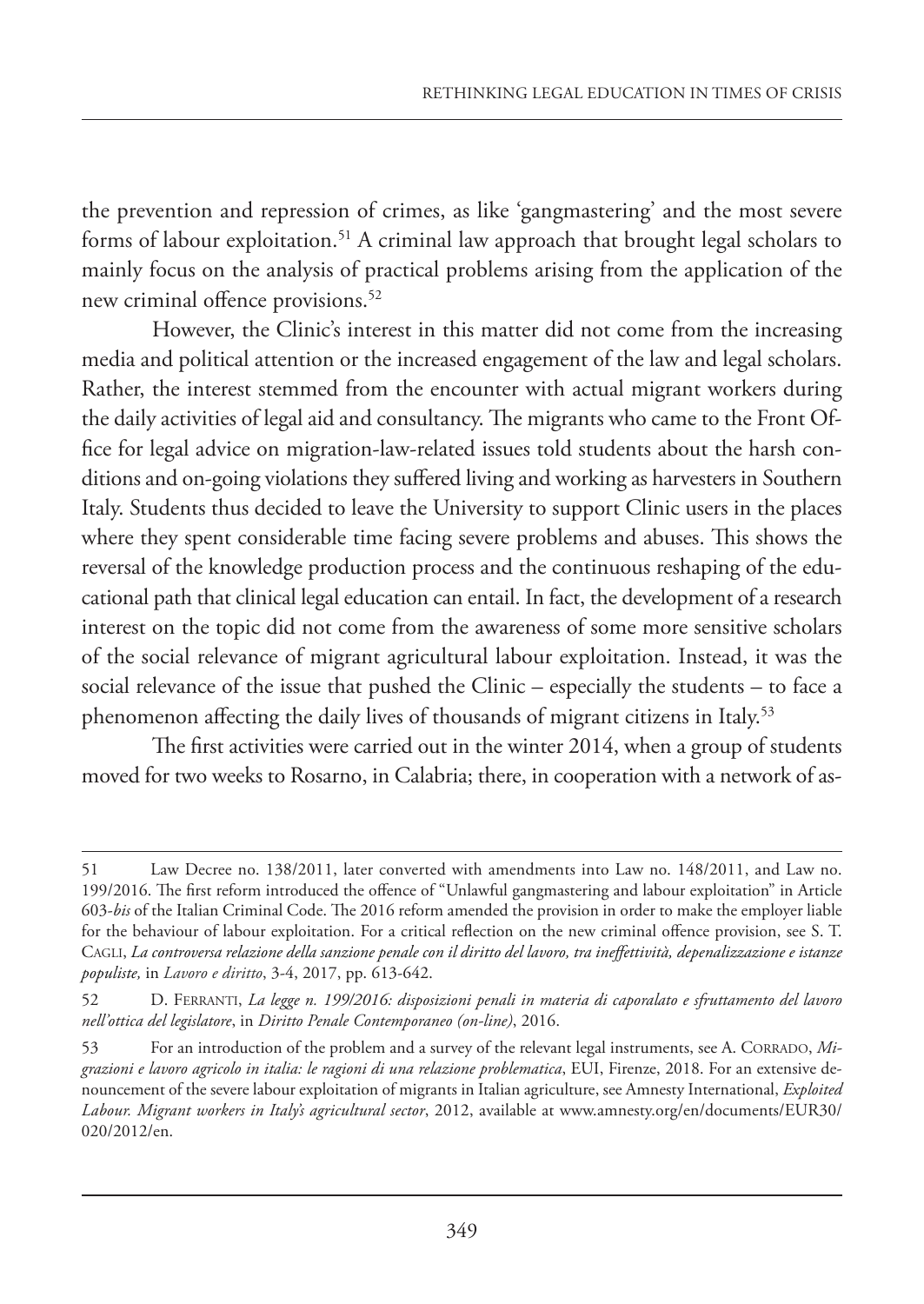sociations and volunteers, they set up a legal consultancy service inside the workers' tent camp. The students provided legal information and advice to workers on migration and asylum law and took part in assemblies of workers and public initiatives to denounce the severe conditions of exploitation. The same year, the students spent part of their summer holidays in the north of Apulia on the Capitanata plain, one of the most important tomato–growing areas in Italy, where about 15,000 migrants work during the harvest season. For two weeks, students offered consultancy and legal advice to migrant workers in the self–built "Grand Ghetto," inhabited at the time by around 1,500 sub–Saharan migrants. The students also organized discussions about matters of interest to the workers, in order to better understand their views and opinions, give practical information related to the exercise of rights and help them improve their Italian language skills.<sup>54</sup>

The strong interest shown by students, and the legal competences acquired during the fieldwork experiences, brought the Clinic to promote, in the summer 2016, an 'experimental field trip' to Venosa, in Basilicata, an important tomato-growing area of Southern Italy, where the regional government was experimenting with new policies for the reception of temporary migrant workers, related to the broader aim of prevention and repression of gangmastering.<sup>55</sup> There, the students visited the Italian Red Cross reception centre for migrant workers and denounced the inadequate living conditions and problems workers faced every day in the centre: particularly, the isolation, the long distance from the harvest and the lack of basic services.<sup>56</sup> Students also took part in the organisation of a public event for migrant workers promoted by a network of local associations. The following year, students carried out a fieldwork research in the north of Apulia, focusing on the functioning of the supply chain and the role of large-scale retailers in creating the conditions for agricultural labour exploitation. Finally, in 2018 a

<sup>54</sup> Some of the findings and reflections emerging from the research carried out in Apulia and Calabria appeared in E. Rigo (ed), *Leggi Migranti Caporali. Prospettive critiche e di ricerca sullo sfruttamento del lavoro in agricoltura*, Pisa, Pacini Giuridica, 2016.

<sup>55</sup> On this, see N. DINES, *Humanitarian reason and the representation and management of migrant agricultural labour, in Revista THEOMAI*, 38, 2018, pp. 37-53.

<sup>56</sup> About the fieldwork researches in Apulia and Basilicata of the Roma Tre Law Clinic's students, see also ASTA *et al.*, *Il ruolo delle cliniche legali*, cit.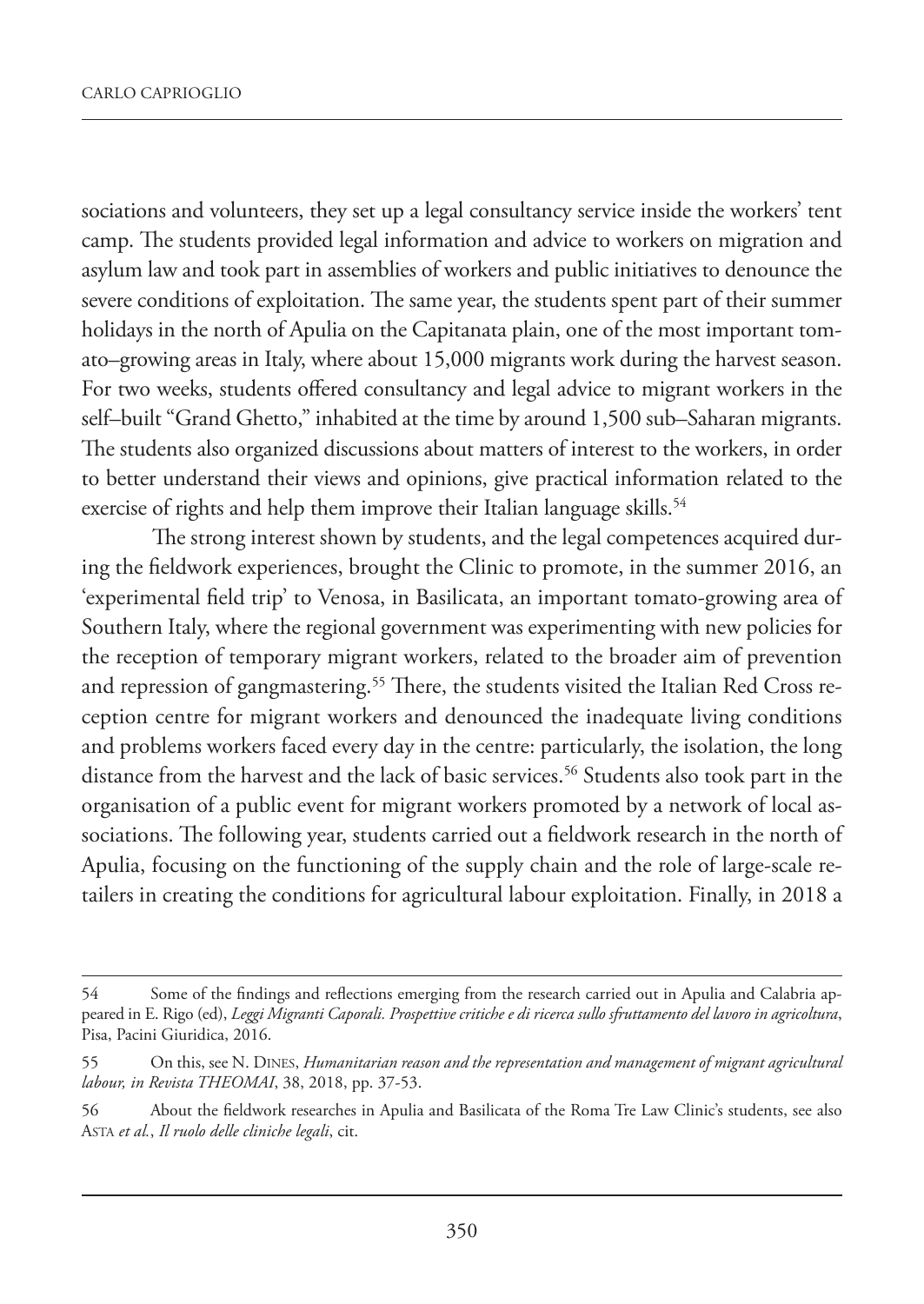group of students went back to Basilicata to update the research carried out two years earlier and observe the changes in local reception of migrant workers.

These activities had implications for the students' legal education, since they fostered an unconventional perspective on the law that shed light on the connection between legal instruments and relationships and interests of different social actors involved in agricultural production. As in 'participatory action research,' where "researchers are not separate, neutral academics theorizing about others, but co-researchers or collaborators with people working towards social equality,"<sup>57</sup> students worked closely with migrant workers to support their rights and claims. In fact, as Hough and Kalsen argue, "'legal participatory action research,' or legal PAR, makes its most significant and original contribution to legal scholarship not only by 'looking to the bottom' in a theoretical sense, but by treating those 'at the bottom' as equal research partners who are presumptively best situated to identify, analyse, and solve the problems that directly affect them."58

Leaving aside a methodological discussion of what 'legal participatory action research' is and its strengths and limits, what is interesting here is that the close relationship with workers built during fieldwork brought the students to share, to some extent, the view of the workers. Being in close touch with the social reality of agricultural labour led students to adopt what can be defined as a "situated justice perspective:" a realistic and anti-formalist approach that highlights the various social, political, economic and cultural factors that affect the ability of vulnerable subjects to exercise their rights.59 In other words, it enabled students to experience first-hand the multiple structural – and often hidden – factors that limit the exercise of rights by vulnerable social actors like migrant workers. Furthermore, it shed light on the role of the law in shaping the balance of forces between employers and workers. In a context structurally shaped by conflicting interests – such as labour relationships – less powerful rights-bearers do

<sup>57</sup> B. GATENBY, M. HUMPHRIES, *Feminist Participatory Action Research: Methodological and Ethical Issues, in Women's Studies International Forum*, 23, 1, 2000, pp. 89-105, p. 90.

<sup>58</sup> E. HOUH, K. KALSEN, *It's Critical: Legal Participatory Action Research, in Michigan Journal of Race & Law*, 19, 2, 2014, pp. 287-347, p. 294.

<sup>59</sup> E. BERREY *et al.*, *Situated Justice: A Contextual Analysis of Fairness and Inequality in Employment Discrimination Litigation, in Law and Society Review*, 46, 1, 2012, pp. 1-36, p. 3.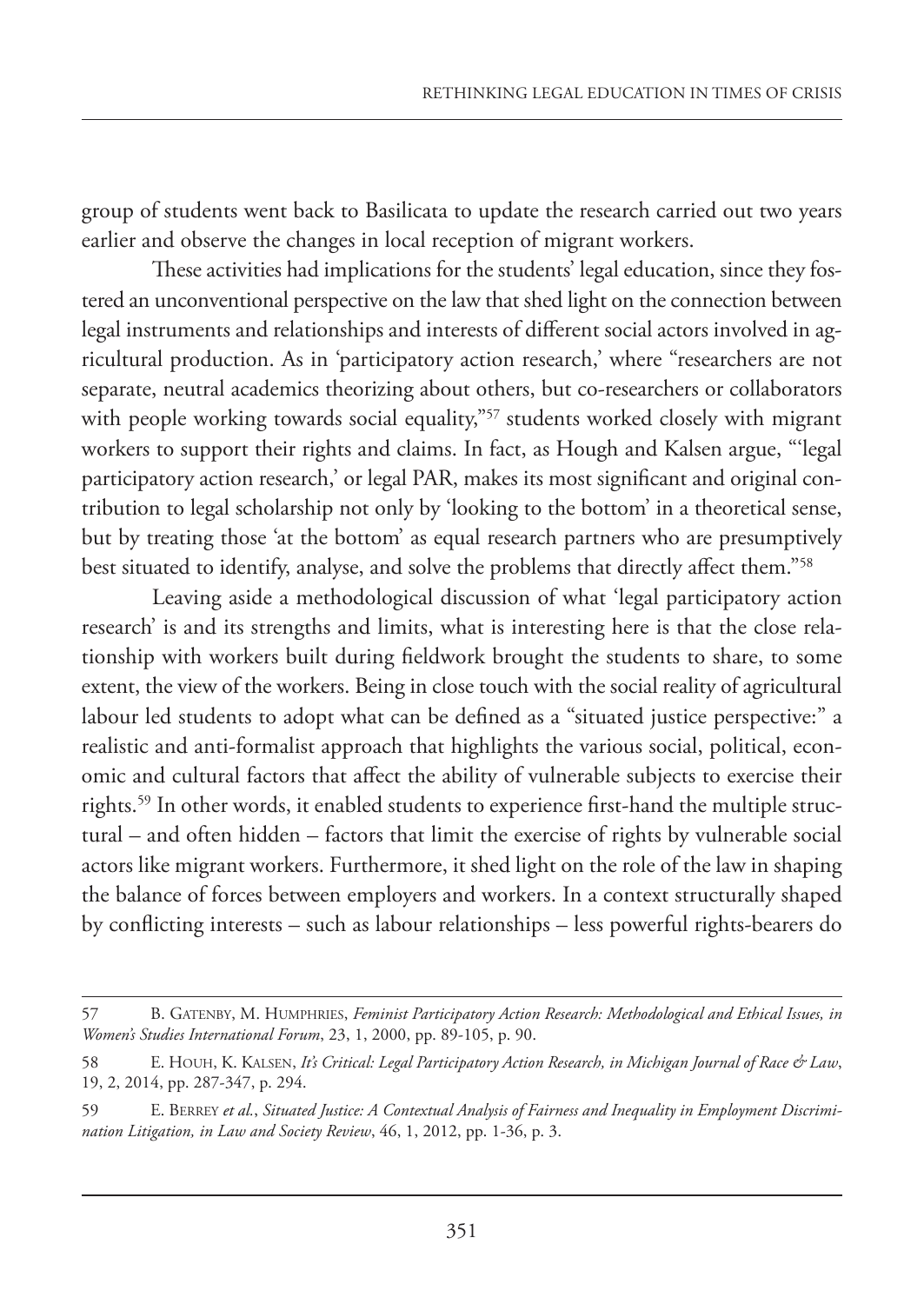not often perceive the law as a neutral tool that provides rules and schemes to settle legal disputes among equal subjects fairly. On the contrary, a situated justice perspective led students to experience that "legal categories, frameworks, and cultural constructs are not impartial" and that "[D]espite law's ideological promise of neutrality, legal concepts communicate the worldviews of people in positions of power and facilitate those groups' interests."60

Migrant labour in Italian agriculture is thus a paradigmatic example of the role of the law in securing a certain set of social relationships. The issue lies, in fact, at the intersection between two different sectors of the legal order – labour and immigration law – both of which regulate domains of society that are structurally unbalanced.61 In this light, the close observation of what occurs in the harvests of Italian agriculture, through the 'legal participatory action-research' fieldwork activities, increased the students' awareness of the real causes of the widespread violations of rights, the daily abuses and lack of policies of mediation of labour relations in agricultural production. It also enabled them to understand that the Italian labour law often fails to provide effective remedies to migrant workers and, more broadly, an actual legal protection of their rights. It unveiled the law's hidden role in weakening the position of migrant workers in their relationships with their employers. In fact, it made clear how the precariousness of the immigrant legal status and the countless restrictions in their access to social services prevent – or at least discourage  $-$  migrants form seeking justice and claiming their rights as workers.<sup>62</sup>

#### *5. Conclusions*

The article placed the spread of law clinics in Italy against the backdrop of the context of crisis – or rather, 'multiple crises' – that involved the Italian society in the last ten years. The evolution of clinical methodology in law departments was thus ana-

<sup>60</sup> BERREY *et al.*, *Situated Justice*, cit., p. 8. See also, E. BERREY, *Why Diversity Became Orthodox in Higher Education, and How It Changed the Meaning of Race on Campus*, *in Critical Sociology,* 37, 2011, pp. 573-596.

<sup>61</sup> For an extensive analysis of the interactions between labour and immigration law, see C. Costello, M. Freedland (eds), *Migrants at Work. Immigration & Vulnerability in Labour Law*, Oxford, Oxford University Press, 2014.

<sup>62</sup> On this, see M. MCBRITTON, *Lavoro degli immigrati e lavoro sommerso: l'inadeguatezza della normativa, in Questione Giustizia*, 3, 2014, pp. 171-180.